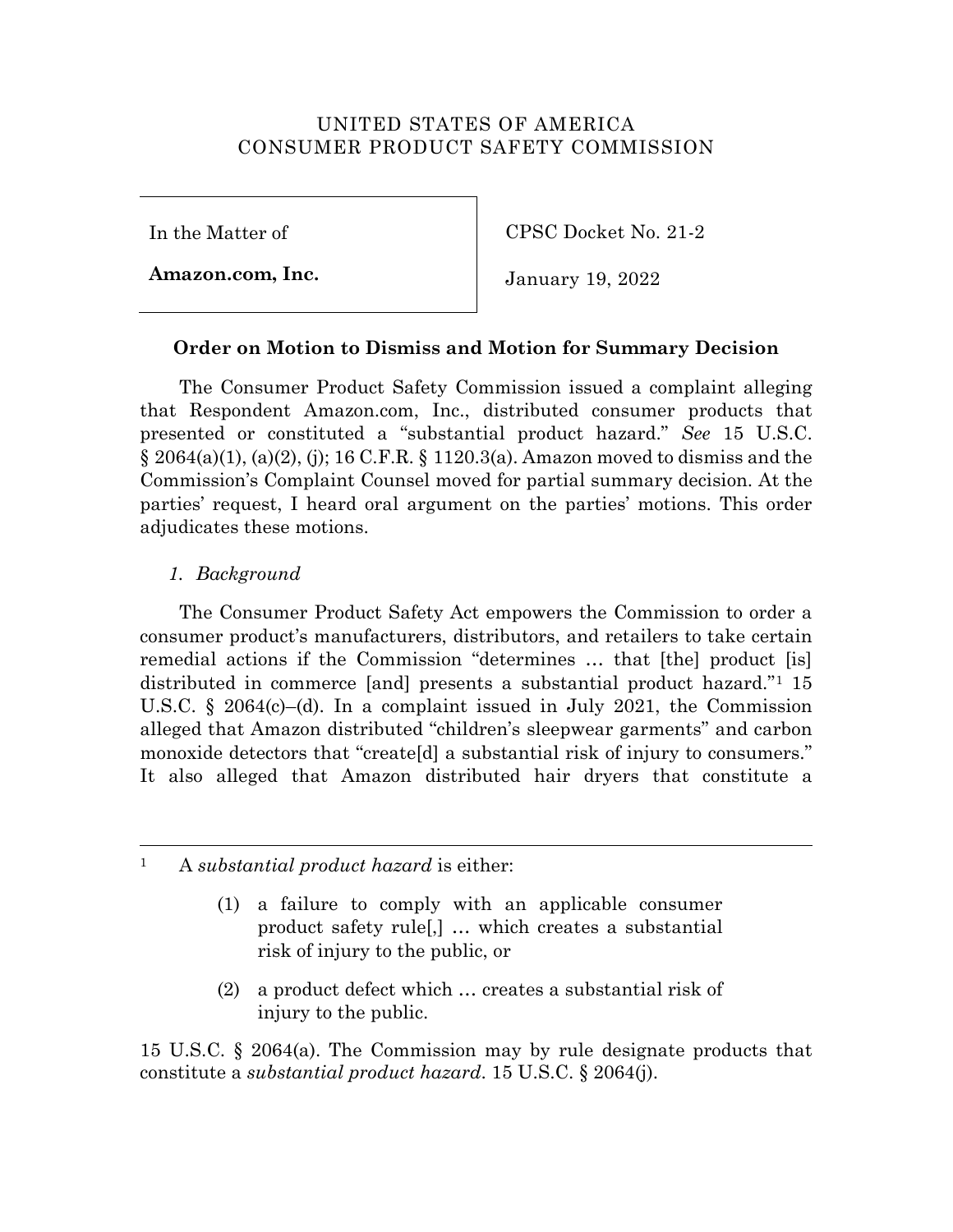*substantial product hazard*.2 Based on these allegations, Complaint Counsel asks the Commission to determine that Amazon is a *distributor* of consumer products in commerce and that the above products are *substantial product hazards*. Complaint Counsel also seeks entry of certain remedial orders.

Complaint Counsel moves for partial summary decision on whether Amazon is a *distributor*, as the term is used in the Act.3 *See* 15 U.S.C. § 2052(a)(8) (defining *distributor*); 16 C.F.R. § 1025.25 (motions for summary decision). Amazon opposes Complaint Counsel's motion and moves to dismiss, mainly arguing that it is not a *distributor*. *See* 16 C.F.R. § 1025.23 (governing motions). It also argues that Complaint Counsel is improperly trying to expand the meaning of the term *distributor* through adjudication, in violation of the Administrative Procedure Act, and that the Commission should instead be required to proceed by rulemaking. Finally, Amazon argues that the complaint is moot. Complaint Counsel opposes Amazon's motion.

### *2. Procedural Standards*

### *2.1 Motion to dismiss*

Although the Commission's rules of practice explain the effect of an order granting a motion to dismiss, 16 C.F.R. § 1025.23(d), the rules don't explain the basis for moving to dismiss or provide a standard by which to adjudicate a motion to dismiss. The Commission has, however, explained that its rules of practice are "patterned on the Federal Rules of Civil Procedure" and so attorneys "who are familiar with" federal practice "will already be familiar with most, if not all, procedural requirements" in Commission administrative proceedings. Rules of Practice for Adjudicative Proceedings, 45 Fed. Reg. 29,206, 29,207 (May 1, 1980). Amazon thus argues, and Complaint Counsel does not dispute, that I should adjudicate its motion under standards used to decide a motion under Rule 12(b)(1) or (6) of the rules of civil procedure. *See* Amazon's Mot. and Opp'n at 7–8; Complaint Counsel's Reply at 1–2; Amazon's Reply at 3 n.1 (disclaiming reliance on Rule 12(b)(2)).

<sup>&</sup>lt;sup>2</sup> By rule, "hand-supported hair dryers that [lack] integral immersion protection" constitute a *substantial product hazard*. 16 C.F.R. § 1120.3(a).

<sup>&</sup>lt;sup>3</sup> Because the parties' filings combine affirmative motions and oppositions to their opponent's motions, the filings' titles are lengthy. For ease of reference, I will call the filings Complaint Counsel's Motion, Amazon's Motion and Opposition, Complaint Counsel's Reply, and Amazon's Reply.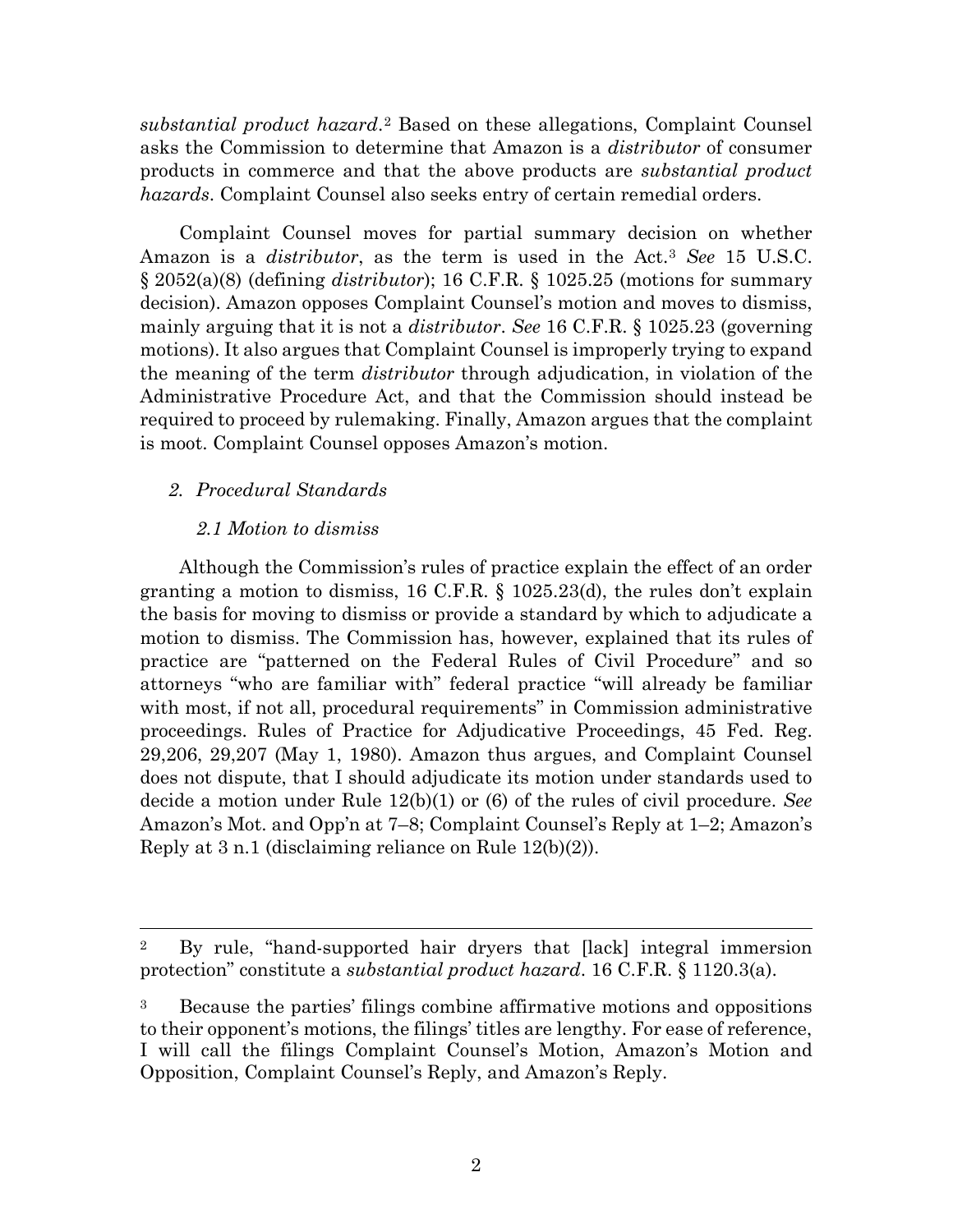Using Rule 12(b) as a guide, Amazon's motion "tests the legal sufficiency of the complaint." *ACLU Found. of S. Cal. v. Barr*, 952 F.2d 457, 472 (D.C. Cir. 1991). In adjudicating Amazon's motion, I must accept all factual allegations in the complaint as true and draw all reasonable inferences in Complaint Counsel's favor. *Browning v. Clinton*, 292 F.3d 235, 242 (D.C. Cir. 2002). In doing so, I am limited to considering the complaint and documents attached to it, central to it, or incorporated by reference into it.4 *See Tellabs, Inc. v. Makor Issues & Rights, Ltd*., 551 U.S. 308, 322 (2007); *Subaru Distributors Corp. v. Subaru of Am., Inc*., 425 F.3d 119, 122 (2d Cir. 2005). I may also consider matters of which a court could take judicial notice. *Tellabs*, 551 U.S. at 322.

#### *2.2 Motion for summary decision*

Under the Commission's rules of practice, a motion for summary decision "shall be granted if the pleadings and" evidence "show that there is no genuine issue as to any material fact and that the moving party is entitled to" summary decision "as a matter of law." 16 C.F.R. § 1025.25(c). Because the Commission follows federal practice, *see* 45 Fed. Reg. at 29,207, the movant shoulders the burden to show that it has met the rule's requirements, *Adickes v. S. H. Kress & Co*., 398 U.S. 144, 157 (1970). When considering a motion for summary decision, I must view the evidence and any inferences drawn from the evidence "in the light most favorable to the [non-moving] party." *Id*.; *United States v. Diebold, Inc*., 369 U.S. 654, 655 (1962).

 <sup>4</sup> Amazon asserts that because it challenges the Commission's jurisdiction over it, I "may consider publicly available facts beyond the pleadings." Amazon's Mot. and Opp'n at 7; *see Land v. Dollar*, 330 U.S. 731, 735 & n.4 (1947). To the extent Amazon presses a factual attack to jurisdiction, I agree. *See Apex Digital, Inc. v. Sears, Roebuck & Co*., 572 F.3d 440, 444 (7th Cir. 2009). But because Amazon mainly presses a facial rather than factual attack on the Commission's jurisdiction, *see* Amazon's Mot. and Opp'n at 8 ("The Complaint … fail[s] as a matter of law because Amazon is a third-party logistics provider, not a 'distributor.'"), I am not entirely free to range at will beyond the pleadings when deciding Amazon's motion. *See Apex Digital*, 572 F.3d at 443–44; *see also Amidax Trading Grp. v. S.W.I.F.T. SCRL*, 671 F.3d 140, 145 (2d Cir. 2011) ("In reviewing a facial attack to the court's jurisdiction, we draw all facts … from the complaint and from the exhibits attached thereto."). *But cf. Herbert v. Nat'l Acad. of Scis*., 974 F.2d 192, 197 (D.C. Cir. 1992) ("[*W*]*here necessary*, the court may consider the complaint supplemented by undisputed facts evidenced in the record, or the complaint supplemented by undisputed facts plus the court's resolution of disputed facts." (emphasis added)).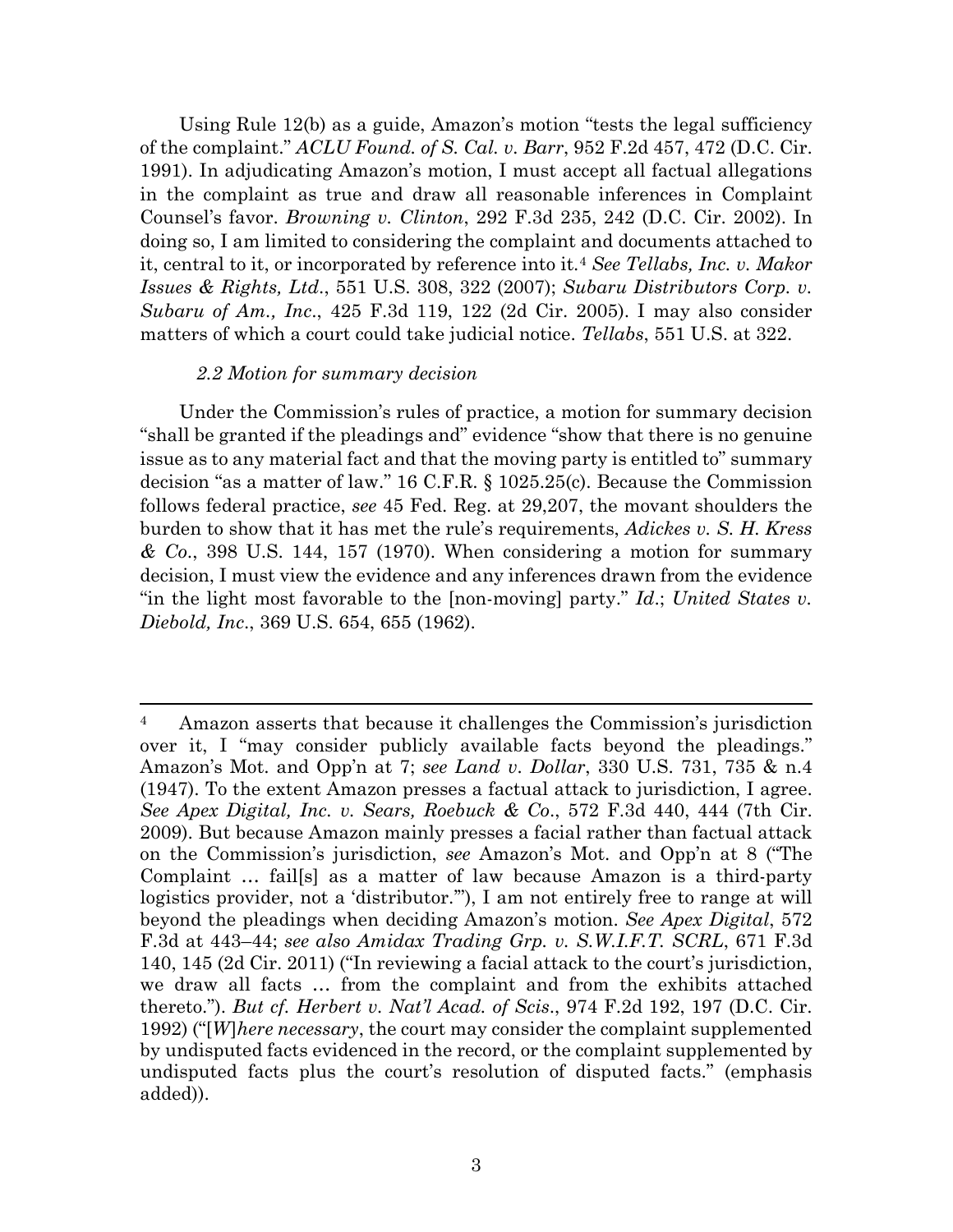### *3. Legal Standards*

When dealing with *substantial product hazards*, the Commission can act with respect to manufacturers, retailers, and distributors. *See* 15 U.S.C. § 2064(b)–(d). The Complaint does not allege that Amazon is a manufacturer or retailer of the relevant consumer products. So the parties focus on whether Amazon is a *distributor*. For purposes of the Act, that is 15 U.S.C. §§ 2051 through 2089, *distributor*:

> means a person to whom a consumer product is delivered or sold for purposes of *distribution in commerce*, except that such term does not include a manufacturer or retailer of such product.

15 U.S.C. § 2052(a)(8) (emphasis added). The phrases *to distribute in commerce* and *distribution in commerce*, in turn:

> mean to sell in commerce, to introduce or deliver for introduction into commerce, or to hold for sale or distribution after introduction into commerce.

15 U.S.C. § 2052(a)(7).

Congress has also provided a safe harbor, under which:

[a] common carrier, contract carrier, *third-party logistics provider*, or freight forwarder shall not, for purposes of this chapter, be deemed to be a manufacturer, distributor, or retailer of a consumer product *solely* by reason of receiving or transporting a consumer product in the ordinary course of its business as such a carrier or forwarder.

15 U.S.C. § 2052(b) (emphasis added). The parties' filings, and this order, particularly focus on whether Amazon qualifies as a *third-party logistics provider* (no one argues that Amazon is a common carrier, contract carrier, or freight forwarder). The term *third-party logistics provider*:

> means a person who *solely* receives, holds, or otherwise transports a consumer product in the ordinary course of business but who does not take title to the product.

15 U.S.C. § 2052(a)(16) (emphasis added). The parties also focus on the word *solely* in Paragraph (16). Whether *solely* means what you might think it means is discussed below.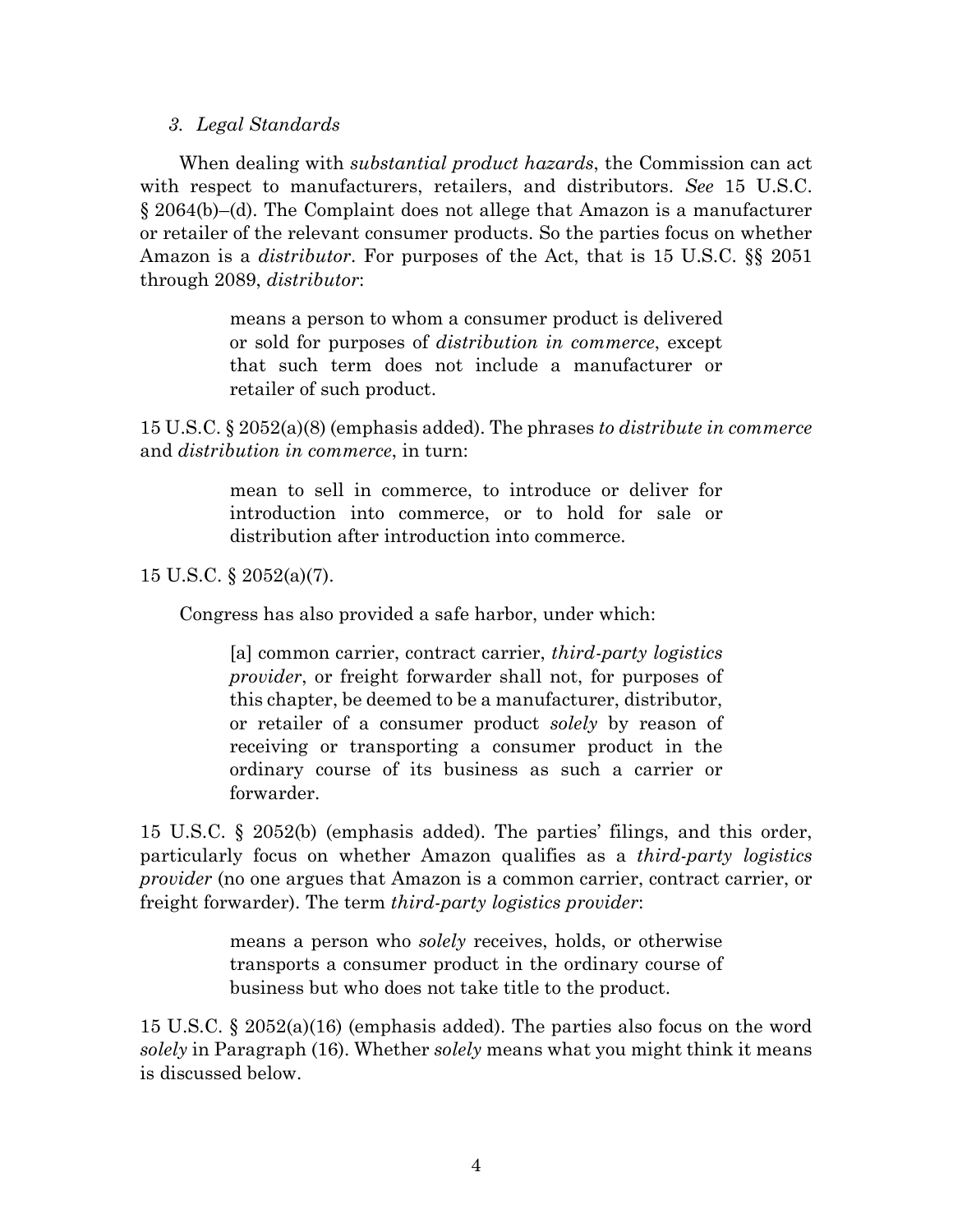#### *4. Discussion*

As noted, when adjudicating Amazon's motion to dismiss, I must accept all factual allegations in the complaint as true and draw all reasonable inferences in Complaint Counsel's favor. But I must construe the evidence and inferences in Amazon's favor when adjudicating Complaint Counsel's motion for summary decision. Given these competing standards, I deal with each motion separately, below.

#### *4.1 Amazon's motion to dismiss is denied*

### *4.1.1 Facts established for purposes of Amazon's motion to dismiss*

Solely for purposes of Amazon's motion to dismiss, I deem the following facts established.5 Amazon operates a well-known website, Amazon.com, on which consumer products are offered for sale. Although some of the products offered on Amazon.com are actually sold by Amazon, and others are offered by and shipped directly from separate retailers, the products at issue in this case travel to consumers through the Fulfillment by Amazon program (the Program or "FBA").

To access Amazon.com, and the potential consumers who purchase products there, a merchant business must enter into an agreement with Amazon and follow Program policies and requirements. Answer ¶ 9.

For its part, Amazon offers Program merchants several services. Amazon stores Program products at its facilities and stocks and maintains an inventory of Program products. It also provides sorting and shipping services, which involve categorizing, labeling, and moving products through the distribution process. Amazon additionally retrieves products from its inventory of Program merchants' products, places the products in shipping containers, and delivers them directly to consumers using Amazon delivery vehicles or carriers with whom Amazon contracts. To facilitate this process, Amazon assigns each product an Amazon Standard Identification Number, also called an ASIN.

When a consumer orders a Program product, an Amazon employee retrieves the product from an Amazon facility and ships or causes it to be shipped to the consumer.

 <sup>5</sup> Unless stated, I take these facts from the complaint. For purposes of the motion to dismiss, there is no question that the products in question are consumer products that presented or constituted a *substantial product hazard*. The only issue is whether Amazon is a *distributor*.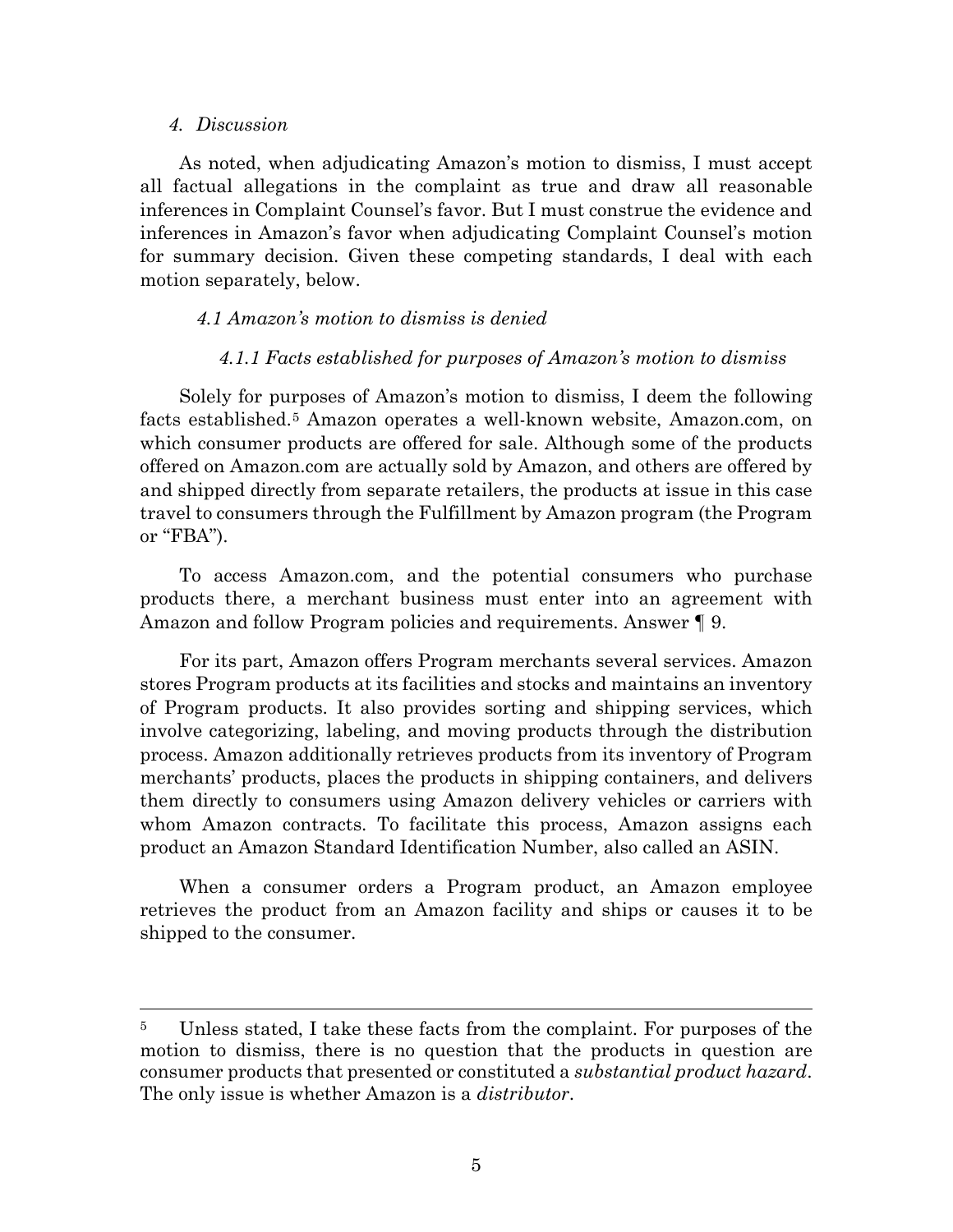Amazon provides round-the-clock customer service and processes all returns for Program products. As part of the Program, consumers return products to Amazon, not the participating Program seller. On receiving a returned product, Amazon inspects it and decides whether it can be resold. If so, Amazon returns the product to Amazon's inventory.

Amazon retains authority over several other aspects of Program merchants' interactions with consumers. Amazon enforces a Fair Pricing Policy, under which Amazon may "take action against merchants" whose "pricing practices … harm consumer trust" by, for instance, offering a product at "significantly higher than recent prices offered on or off Amazon." Complaint ¶ 17.

Amazon also controls how product listings are displayed to consumers on Amazon.com. It may reject products for certain specified reasons and may require sellers to communicate with customers only through Amazon's platform. Amazon also processes payments for all product purchases, charges consumers for purchases, and pays sellers minus service fees due under each seller's contract with Amazon.

The children's sleepwear products described in the complaint were offered for sale on Amazon.com during an 11-month window. Consumers bought the products on Amazon.com and Amazon fulfilled the consumers' orders. Answer ¶¶ 25–27.

The carbon monoxide detectors alleged in the complaint were offered for sale on Amazon.com. Answer ¶ 34. Consumers bought over 23,000 of the carbon monoxide detectors. Answer ¶ 36. Amazon provided Program logistics services for these sales; it stored the carbon monoxide detectors and delivered them. Answer ¶¶ 34–37.

The hair dryers were offered for sale on Amazon.com. Answer ¶ 43. Consumers bought roughly 395,000 of the hair dryers. Answer ¶ 45. Amazon "fulfilled" the consumers' orders of these hair dryers. Answer ¶¶ 39, 43.

### *4.1.2 Amazon has not carried its burden to show that as a matter of law, it is a third-party logistics provider rather than a distributor*

As noted, Amazon's motion hinges on the distinction between a *distributor* and a *third-party logistics provider*; the Commission has jurisdiction over the former but not the latter. The language used by Congress is the starting point for resolving whether, as a matter of law, Amazon is a *third-party logistics provider* and not a *distributor*. *See Consumer Prod. Safety Comm'n v. GTE Sylvania, Inc*., 447 U.S. 102, 108 (1980).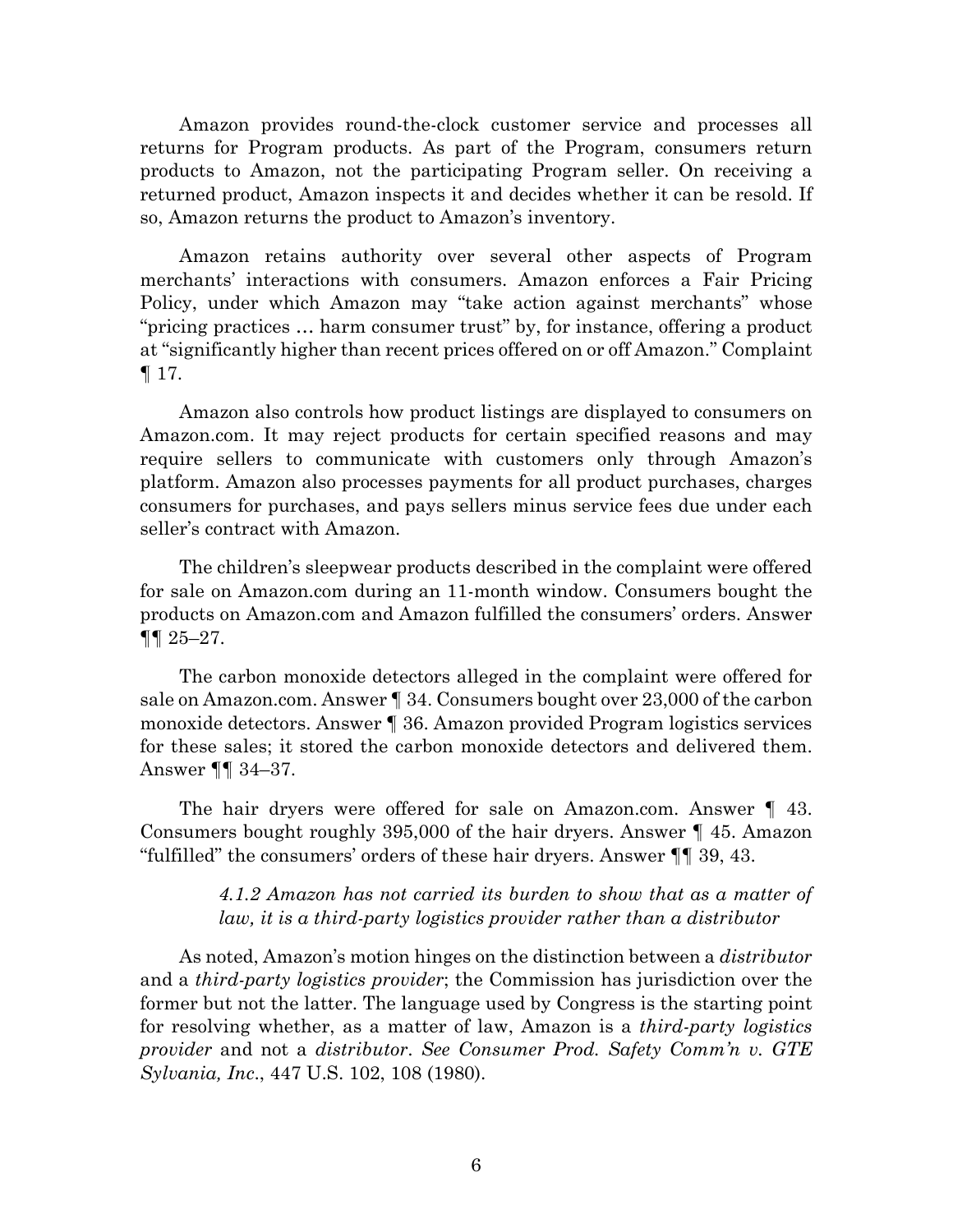In the Act's definition section, Congress identified several terms, which it placed in quotation marks followed by the words "means" or "mean." 15 U.S.C. § 2052(a). When Congress does that, when it places a "term … in quotations followed by 'means'[,] Congress ma[kes] absolutely clear that" the term "is a term of art defined by" what "follow[s]." *Biskupski v. Attorney Gen.*, 503 F.3d 274, 280 (3d Cir. 2007). And we must "follow that definition, even if it varies from [the defined] term's ordinary meaning." *Stenberg v. Carhart*, 530 U.S. 914, 942 (2000); *see W. Union Tel. Co. v. Lenroot*, 323 U.S. 490, 502 (1945) ("[S]tatutory definitions of terms … prevail over colloquial meanings.").

Amazon says that the Act's plain text shows that it is not a *distributor*. For purposes of the motion to dismiss and based on facts established for purposes of the motion, I disagree. As noted, a *distributor* is a "person[6] to whom a consumer product is delivered or sold for purposes of *distribution in commerce*." 15 U.S.C. § 2052(a)(8). Because the complaint doesn't allege that anyone sold Amazon the products, the question is whether the consumer products were delivered7 to Amazon "for purposes of *distribution in commerce*."

Congress also defined *distribution in commerce*: "to sell in commerce, to introduce or deliver for introduction into commerce, or to hold for sale or distribution after introduction into commerce." 15 U.S.C. § 2052(a)(7). Amazon argues that it is not a seller and it does not introduce or deliver the products for introduction into commerce. Amazon's Mot. and Opp'n at 10. Instead, it says, the third-party vendors are the sellers who introduce or deliver the products for introduction into commerce. *Id*. Accepting these assertions for purposes of the motion to dismiss—Complaint Counsel does not address them—the question is whether the complaint alleges that Amazon "hold[s]" the products "for sale *or* distribution after introduction into commerce." 15 U.S.C.  $\S 2052(a)(7)$  (emphasis added).

The answer is yes. Even if Amazon does not hold the products for sale, the complaint alleges that Amazon (1) stores the merchants' products at its

 <sup>6</sup> Amazon qualifies as a person. *See* 1 U.S.C. § 1.

<sup>&</sup>lt;sup>7</sup> There is no issue as to whether the products were delivered to Amazon. That's what the complaint alleges, Complaint ¶ 19, and Amazon argues that this alleged fact aligns with its status as a *third-party logistics provider*, Amazon's Mot. and Opp'n at 18. In any event, with no allegations that Amazon is a manufacturer and given the allegations that Amazon stored the merchants' products in its facilities, it is evident that the products were "take[n] and hand[ed] over," *Deliver*, Merriam-Webster, https://www.merriam-webster.com /dictionary/deliver, to Amazon, and thus delivered to it.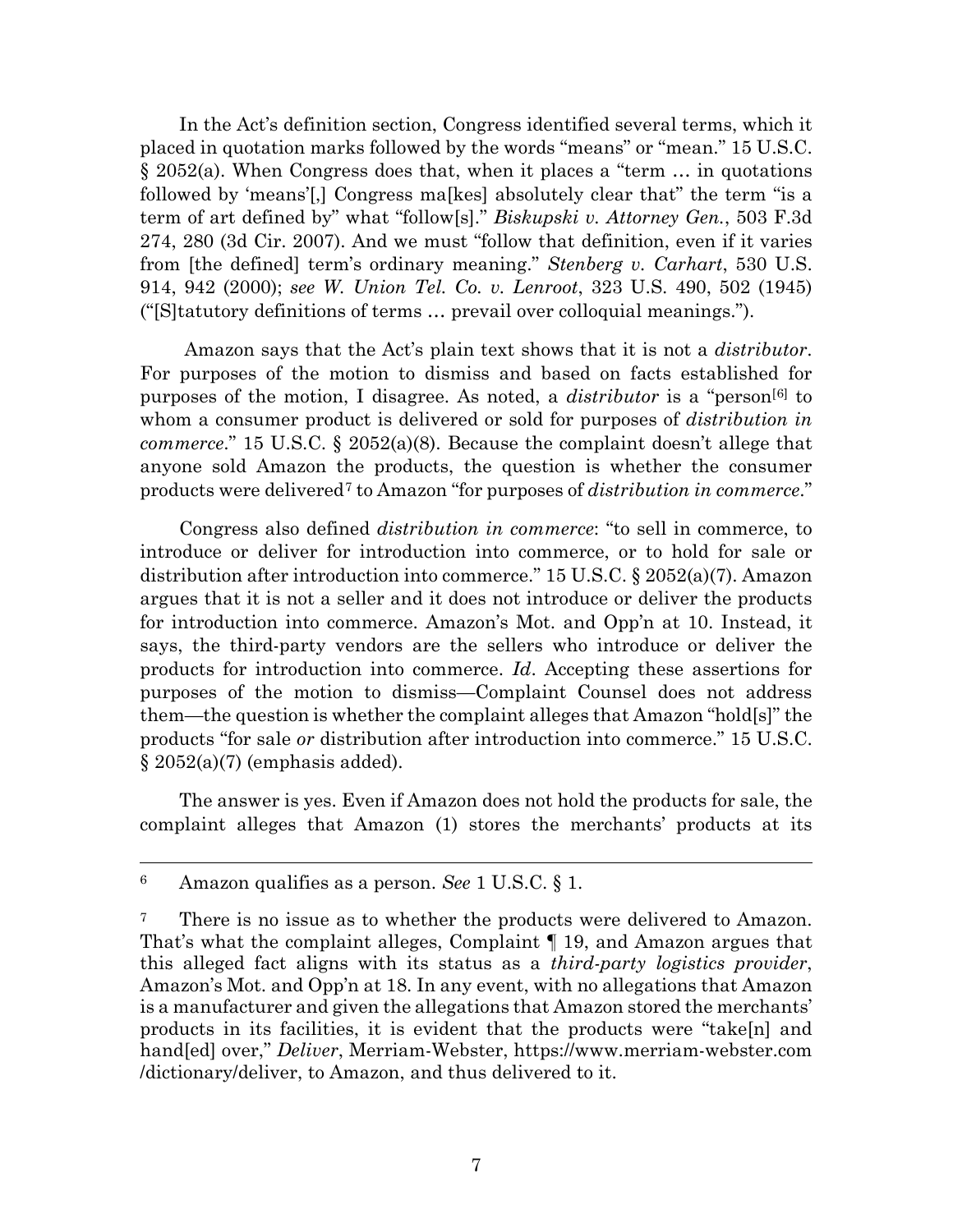facilities, (2) retrieves them from its inventory of Program merchants' products, (3) places the products in shipping containers, and (4) delivers them directly to consumers by Amazon delivery vehicles or by carriers with whom Amazon contracts. Complaint ¶¶ 11–13. Drawing all reasonable inferences in Complaint Counsel's favor, *Browning*, 292 F.3d at 242, these factual allegations are enough to allege distribution of the products. *See United States v. Cortes-Caban*, 691 F.3d 1, 17 n.17 (1st Cir. 2012) ("[T]he ordinary meaning of 'distribution,' … is … '[t]he act or process of apportioning or giving out'" (quoting Black's Law Dictionary 543 (9th ed. 2009))). So the complaint sufficiently alleges that Amazon is a distributor because it alleges that "a consumer product [was] delivered" to Amazon "for purposes of distribution in commerce."8 15 U.S.C. § 2052(a)(8).

Amazon, however, argues that because it "does not sell or distribute FBA products, it necessarily does not 'hold for sale or distribution' FBA products *particularly because it does not take title to such products*." Amazon's Mot. and Opp'n at 10 (emphasis added). But Amazon hasn't established its premise that it doesn't distribute Program products. According to Amazon, *because* it does not take title to the products, it cannot be a *distributor*. *Id.* at 10–12. In other words, Amazon argues that (1) retrieving products from its inventory of Program merchants' products, (2) placing the products in shipping containers, and (3) delivering them directly to consumers by Amazon delivery vehicles or by carriers with whom Amazon contracts—taking all actions necessary to transfer the products from Amazon's facilities to consumers—is not distribution because Amazon does not own the products. Nothing, however, supports the idea that taking title to a product is necessary to being the product's *distributor*.

Starting with the statutory definition, neither Paragraph (7) nor (8) include any requirement that an entity must own a product to be its distributor. 15 U.S.C. § 2052(a)(7)–(8). Amazon, however, says *Eberhart v. Amazon.com, Inc*., 325 F. Supp. 3d 393, 398 (S.D.N.Y. 2018), supports its assertion that title is required before an entity can be a *distributor*. Amazon's Mot. and Opp'n at 10–12. But *Eberhart*, a diversity case in which a court interpreted and applied New York law, 325 F. Supp. 3d at 396–97, neither interpreted Section 2052 nor held that title is necessary in New York for an entity to be a distributor. Rather, it held that title was necessary to impose strict liability on a distributor. *Id*. at 397–98 (explaining that "for any

 <sup>8</sup> Given my resolution of this issue, there is no need to wade into the parties' debate about whether *distributor* should be interpreted broadly to give effect to the public-protection purpose of the Consumer Product Safety Act. *See* Complaint Counsel's Mot. at 10–11; Amazon's Mot. and Opp'n at 14.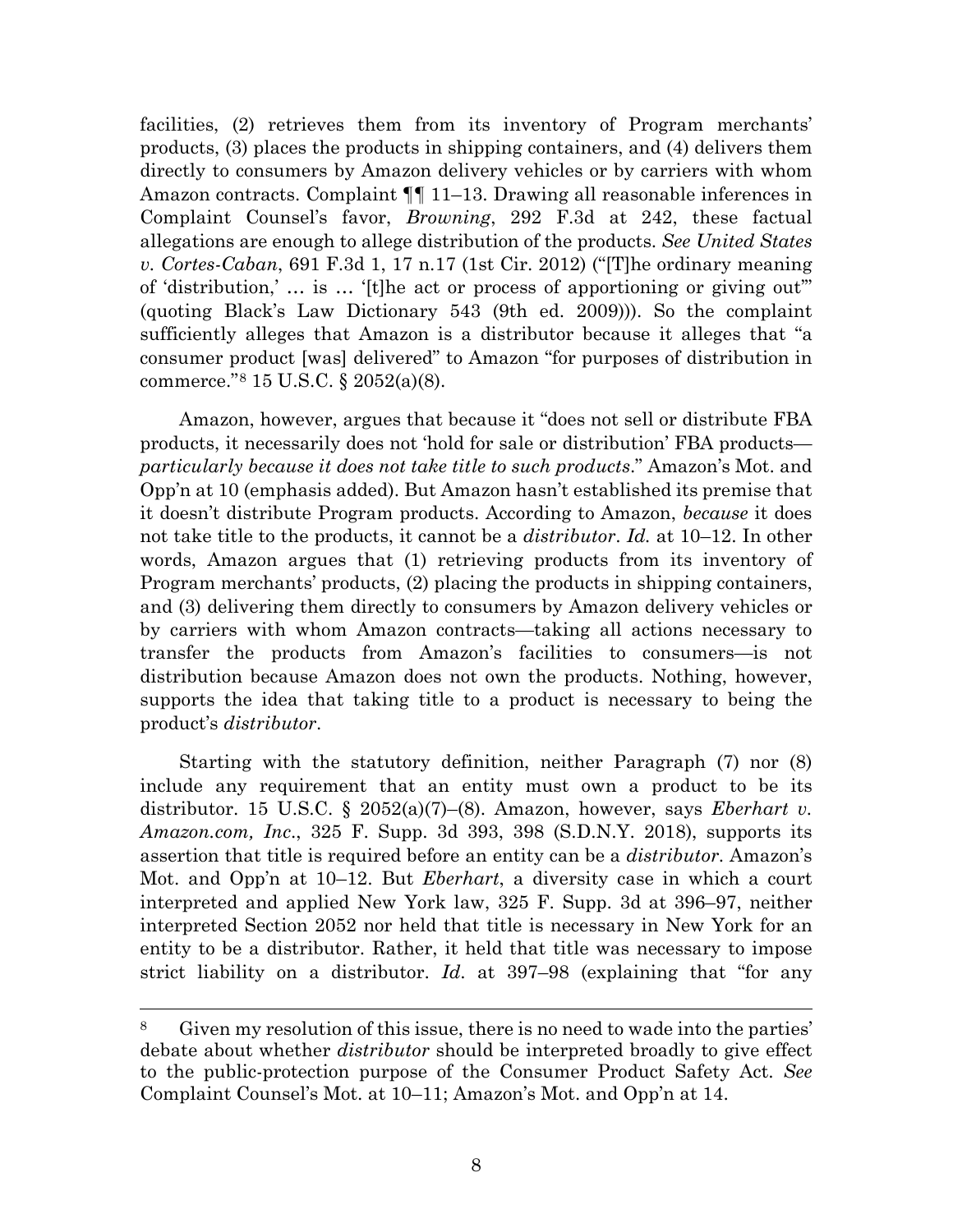'manufacturer, retailer or distributor' of a defective product, strict liability applies only to those entities that are 'within the distribution chain,'" and holding that "the failure to take title to a product places that entity on the outside" the chain of distribution). Amazon's other cases interpreting state law products liability requirements are similarly inapposite.9 Amazon's Mot. and Opp'n at 12–13.

Citing two advisory opinions issued by the Commission's General Counsel, Amazon asserts that the Commission "has previously interpreted the term 'distributor' as an entity that purchases (*i.e*., takes title to) consumer products."10 But opinions of the Commission's General Counsel are not, unless specifically stated, opinions of the Commission.<sup>11</sup> And even putting aside whether I should view the opinions as binding or authoritative, a question the parties do not address, the opinions do not help Amazon. Neither opinion interpreted *distributor*, mentioned Paragraphs (7) or (8), or stated that transfer of title is a prerequisite to being a distributor. Rather, the opinions simply restated the hypothetical facts described in letters sent to the General Counsel.12

 <sup>9</sup> *See State Farm Fire & Cas. Co. v. Amazon.com, Inc*., 835 F. App'x 213, 216 (9th Cir. 2020) (holding that Amazon "is not a 'seller' under Arizona's strict liability law"); *Erie Ins. Co. v. Amazon.com, Inc*., 925 F.3d 135, 140–43 (4th Cir. 2019) (holding that under Maryland products-liability law, Amazon was not a seller and that Maryland would not imposes strict liability on distributors who did not take title to a product); *Allstate N.J. Ins. Co. v. Amazon.com, Inc*., No. 17-cv-2738, 2018 WL 3546197, at \*5–13 (D.N.J. July 24, 2018) ("Amazon is not a 'product seller'" under New Jersey's Products Liability Act); *Amazon.com, Inc. v. McMillan*, 625 S.W.3d 101, 104 (Tex. 2021) (holding that Amazon is not a seller of third-party products under Texas products-liability law.).

<sup>10</sup> *See* Amazon's Mot. and Opp'n at 10–11 (citing Letter from Theodore J. Garrish, Gen. Counsel, to Kim D. Mann (Nov. 4 1977) (Advisory Op. No. 255), https://www.cpsc.gov/s3fs-public/pdfs/blk\_media\_255.pdf, and Letter from Michael A. Brown, Gen. Counsel, to Henry Y. Ota (Apr. 9, 1976) (Advisory Op. No. 238), https://www.cpsc.gov/s3fs-public/pdfs/blk\_media\_238.pdf).

<sup>11</sup> *See Office of General Counsel Advisory Opinions*, Consumer Product Safety Commission, https://www.cpsc.gov/Regulations-Laws--Standards /Advisory-Opinions. ("The views expressed in … Advisory Opinions are those of the Office of the General Counsel. Unless indicated otherwise in the Opinion, they have not been reviewed or approved by the Commission.").

<sup>&</sup>lt;sup>12</sup> To the extent that Amazon argues that there is a background understanding that ownership is necessary for an entity or person to be a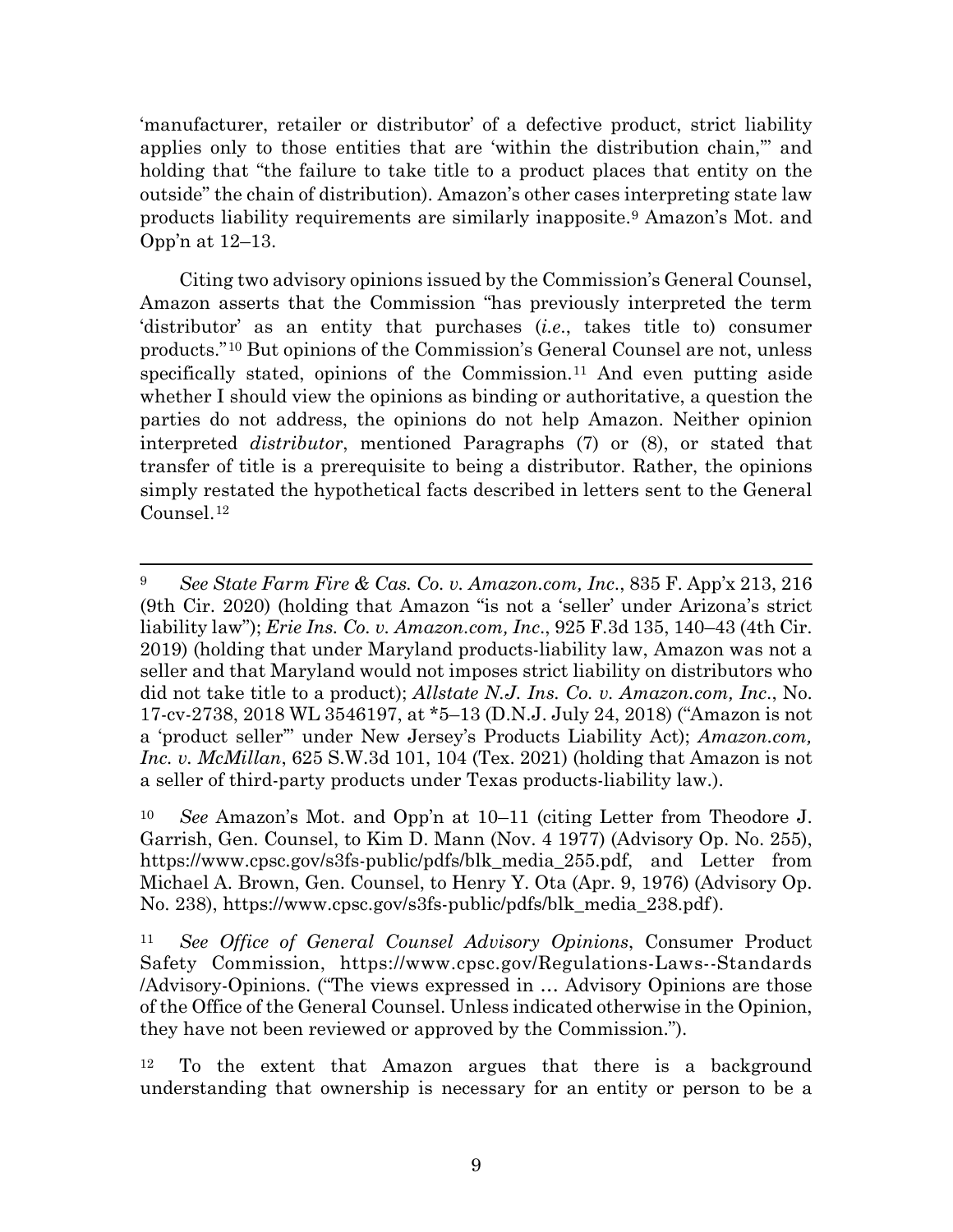Amazon argues that it falls within the terms of the safe harbor for a *thirdparty logistics provider*. Amazon's Mot. and Opp'n at 9–15. Recall that no "common carrier, contract carrier, *third-party logistics provider*, or freight forwarder" will become a *distributor* "*solely* by reason of receiving or transporting a consumer product in the ordinary course of its business as such a carrier or forwarder." 15 U.S.C. § 2052(b) (emphasis added). And a *thirdparty logistics provider* is "a person who *solely* receives, holds, or otherwise transports a consumer product in the ordinary course of business but who does not take title to the product." 15 U.S.C. § 2052(a)(16) (emphasis added).

The parties focus on the word *solely*, which stands out when reading the definition of a *third-party logistics provider*. *Solely* means "to the exclusion of all else," *Solely*, Merriam-Webster, https://www.merriam-webster.com /dictionary/solely, or "alone," *Husted v. A. Philip Randolph Inst*., 138 S. Ct. 1833, 1842 (2018) (quoting Webster's Third New International Dictionary 2168 (2002)). It "'leaves no leeway' for anything more." *Penobscot Nation v. Frey*, 3 F.4th 484, 492 (1st Cir. 2021) (quoting *Helvering v. Sw. Consol. Corp*., 315 U.S. 194, 198 (1942)). This means that if an entity *is* a *third-party logistics provider*, the entity cannot be considered a *distributor* based only on the fact that it "receiv[ed] or transport[ed] a consumer product in the ordinary course of its business as such a carrier or forwarder." 15 U.S.C. § 2052(b). And if an entity only, or to the exclusion of all else, "receives, holds, or otherwise transports a consumer product in the ordinary course of *its business as such a carrier or forwarder*," *id*. (emphasis added), that entity is a *third-party logistics provider* as to that consumer product. The question, therefore, is whether Amazon did "anything more" than receive, hold, or otherwise transport the subject products.

The answer to this question is not as clear as it might appear. In its filings, Complaint Counsel argues that *solely* means what it says. Under this reading, an entity hoping to fit within the exception for *third-party logistics providers* is strictly limited to receiving, holding, or transporting. During argument on the parties' motions, however, Complaint Counsel was less certain. When I asked Complaint Counsel whether, along with receiving, holding, or transporting, an entity could inspect products, Complaint Counsel resisted

distributor, I reject Amazon's argument. Section 2052 is not the only definition of *distributor* or *distribution* that omits an ownership requirement. *See* 15 U.S.C. § 2821(16); 21 U.S.C. §§ 360eee(5), 387(7), 802(11); 42 U.S.C. §§ 247d- $6d(i)(3)$ ,  $6291(14)$ . And on the less frequent occasions when Congress has wanted to include ownership in a definition of the term *distributor*, it has shown that it knows how to do so. *See* 15 U.S.C. § 2801(6)(A).

 $\overline{a}$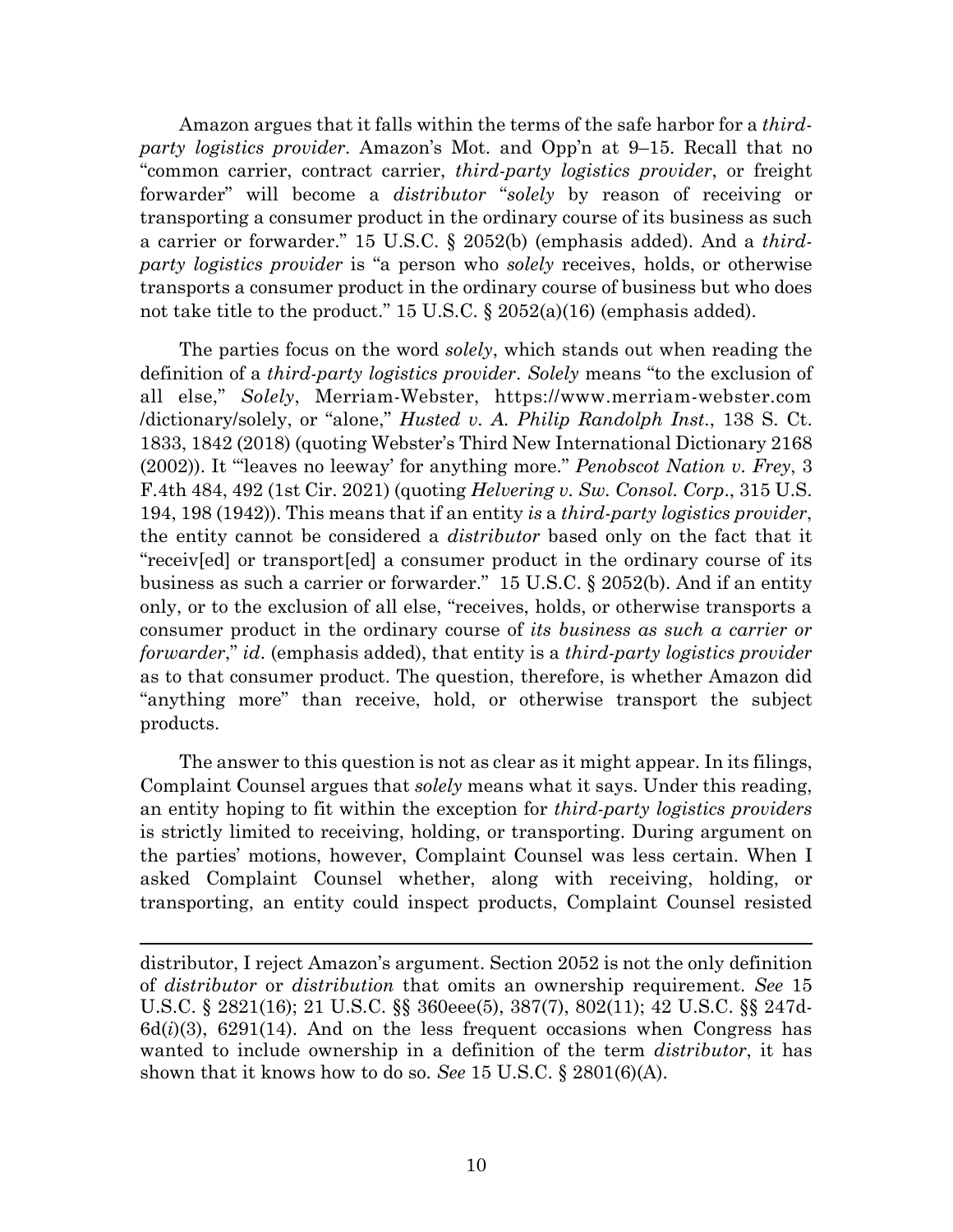answering. Tr. 18–19. Presumably this is so because sticking to a strict interpretation and thus saying that an entity could not verify that it has received the correct products or that they are undamaged is somewhat silly.13

So I don't adopt Complaint Counsel's unqualified perspective. A thirdparty logistics provider must be able perform activities ancillary to receiving, holding, or transporting while still fitting within the terms of the exception. Otherwise, no entity could fit in the exception.

Drawing the line between ancillary, closely associated activities and those that don't supplement receiving, holding, or transporting will require case-bycase determinations. But even permitting third-party logistics providers to engage in ancillary activities does not, under the facts alleged in the complaint and reasonable inferences based on those facts, help Amazon. Along with receiving, holding, and transporting consumer products—things *a third-party logistics provider* can do without becoming a *distributor*—Amazon operates a website that brings merchants who want to sell consumer goods together with consumers who want to buy those goods. And after a consumer purchases a Program product, Amazon provides round-the-clock customer service and processes all returns for Program products. Consumers return products to Amazon, not the Program-participating seller. On receiving a returned product, Amazon, not the seller, decides whether the product can be resold.

Amazon also retains some authority over the prices Program merchants charge for products. Amazon enforces a Fair Pricing Policy, under which Amazon may "take action against merchants" who offers a product at prices "significantly higher than recent prices offered on or off Amazon."

Finally, Amazon, not the sellers, processes payments for all product purchases, charges consumers for purchases, and pays sellers minus a service fee due under each seller's contract with Amazon.

Given these activities, Amazon does not *solely*—only and to the exclusion of all else—"receive[], hold[], or otherwise transport[]" the consumer products alleged in the complaint. It does more.<sup>14</sup> It is thus not possible to say as a

 <sup>13</sup> Other examples come to mind. For example, if a third-party logistics provider discovers that a container holding consumer goods is leaking fluid, the provider must be able to inspect and examine the container and goods in it. And the provider must then be able to respond after discovering the source of the leak.

<sup>14</sup> *Cf. Erie Ins.*, 925 F.3d at 142 (recognizing that "Amazon's services were extensive in facilitating the sale").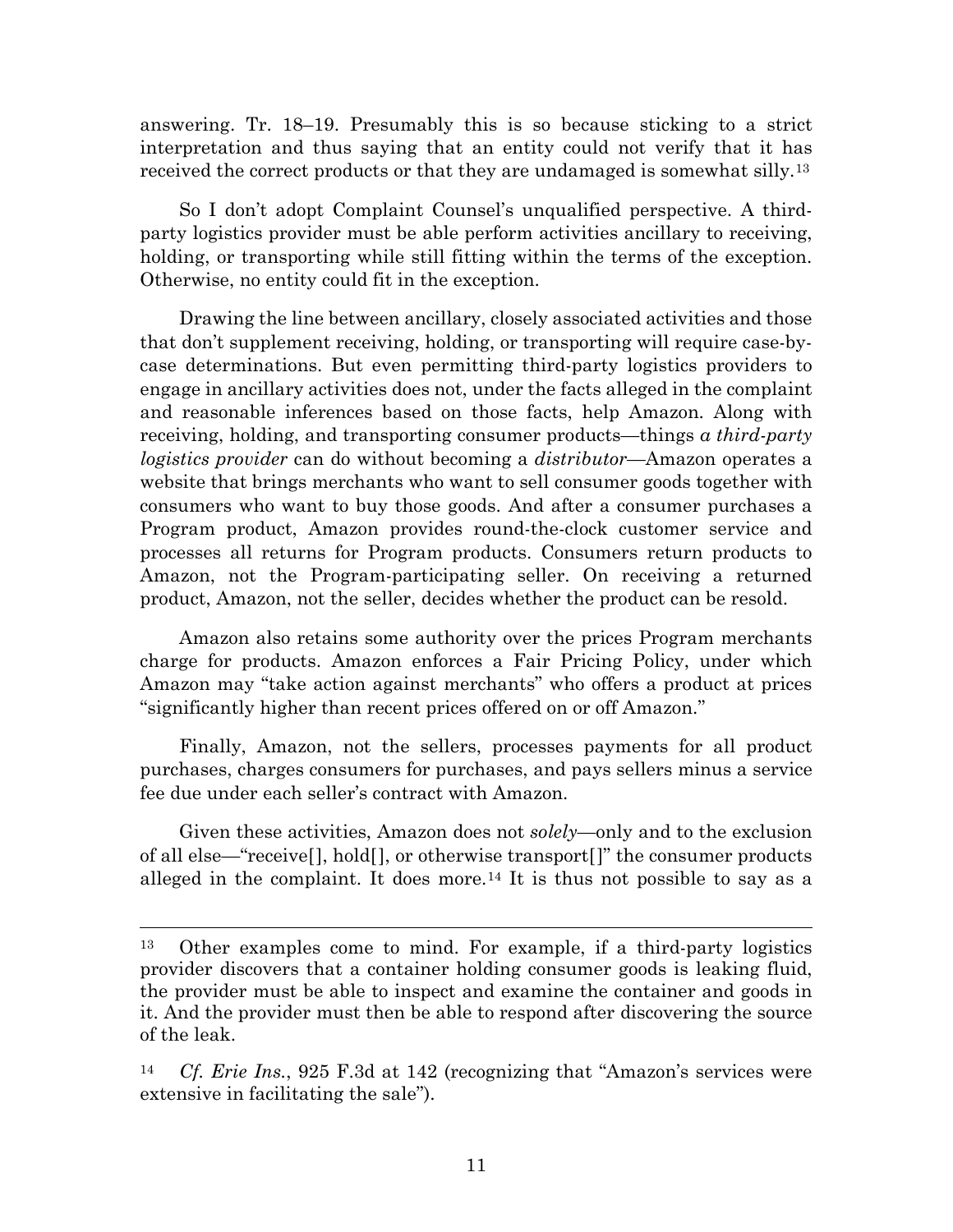matter of law that Amazon is a *third-party logistics provider* as to the consumer products at issue in the complaint.

Amazon observes, however, that Section 2052(b)'s safe harbor previously protected only common carriers, contract carriers, and freight forwarders; Congress did not add *third-party logistics providers* to this list until 2008. Amazon's Mot. and Opp'n at 15; *see* Consumer Product Safety Improvement Act of 2008, Pub. L. 110-314, § 235(c)(1), 122 Stat. 3016, 3074. Relying on this sequence and the interpretive canon that counsels against interpretations that render statutory language superfluous, Amazon posits that by adding *thirdparty logistics providers*, Congress must have intended "to reach entities providing services beyond those of common carriers, contract carriers, or freight forwarders." Amazon's Mot. and Opp'n at 15; *see Me. Cmty. Health Options v. United States*, 140 S. Ct. 1308, 1323 (2020).

There are a few problems with this argument, at least at this point. First, Amazon's preferred canon is not inflexible. As the Supreme Court has recognized, "redundancies are common in statutory drafting." *Barton v. Barr*, 140 S. Ct. 1442, 1453 (2020). "[S]ometimes" they result from "a congressional effort to be doubly sure" and "'[s]ometimes the better overall reading of the statute contains some redundancy.'" *Id.* (quoting *Rimini St., Inc. v. Oracle USA, Inc*., 139 S. Ct. 873, 881 (2019)). Other times, "Congress may amend a statute … 'purely to make what was intended all along even more unmistakably clear.'" *Brown v. Thompson*, 374 F.3d 253, 259 (4th Cir. 2004) (quoting *United States v. Montgomery Cty.*, 761 F.2d 998, 1003 (4th Cir. 1985)); *see NCNB Tex. Nat. Bank v. Cowden*, 895 F.2d 1488, 1500 (5th Cir. 1990) ("A number of courts have recognized that 'changes in statutory language need not *ipso facto* constitute a change in meaning or effect.'" (quoting *Montgomery Cty*., 761 F.2d at 1003)).

Second, statutory words are known by the company they keep. *Yates v. United States*, 574 U.S. 528, 543 (2015). In this context, this interpretative canon means that one would expect a *third-party logistics provider* to be similar in kind to a common carrier, contract carrier, or freight forwarder. One would not expect it to mean an entity that also provides all the other services described above that Amazon provides. *See McDonnell v. United States*, 136 S. Ct. 2355, 2368 (2016) ("While 'not an inescapable rule,' this canon 'is often wisely applied where a word is capable of many meanings in order to avoid … giving … unintended breadth to … Acts of Congress.'" (quoting *Jarecki v. G.D. Searle & Co*., 367 U.S. 303, 307 (1961))).

Indeed, in subsection (b), Congress told us that a *third-party logistics provider is* similar in kind to a common carrier, contract carrier, or freight forwarder. Congress provided that an entity falling in any of four categories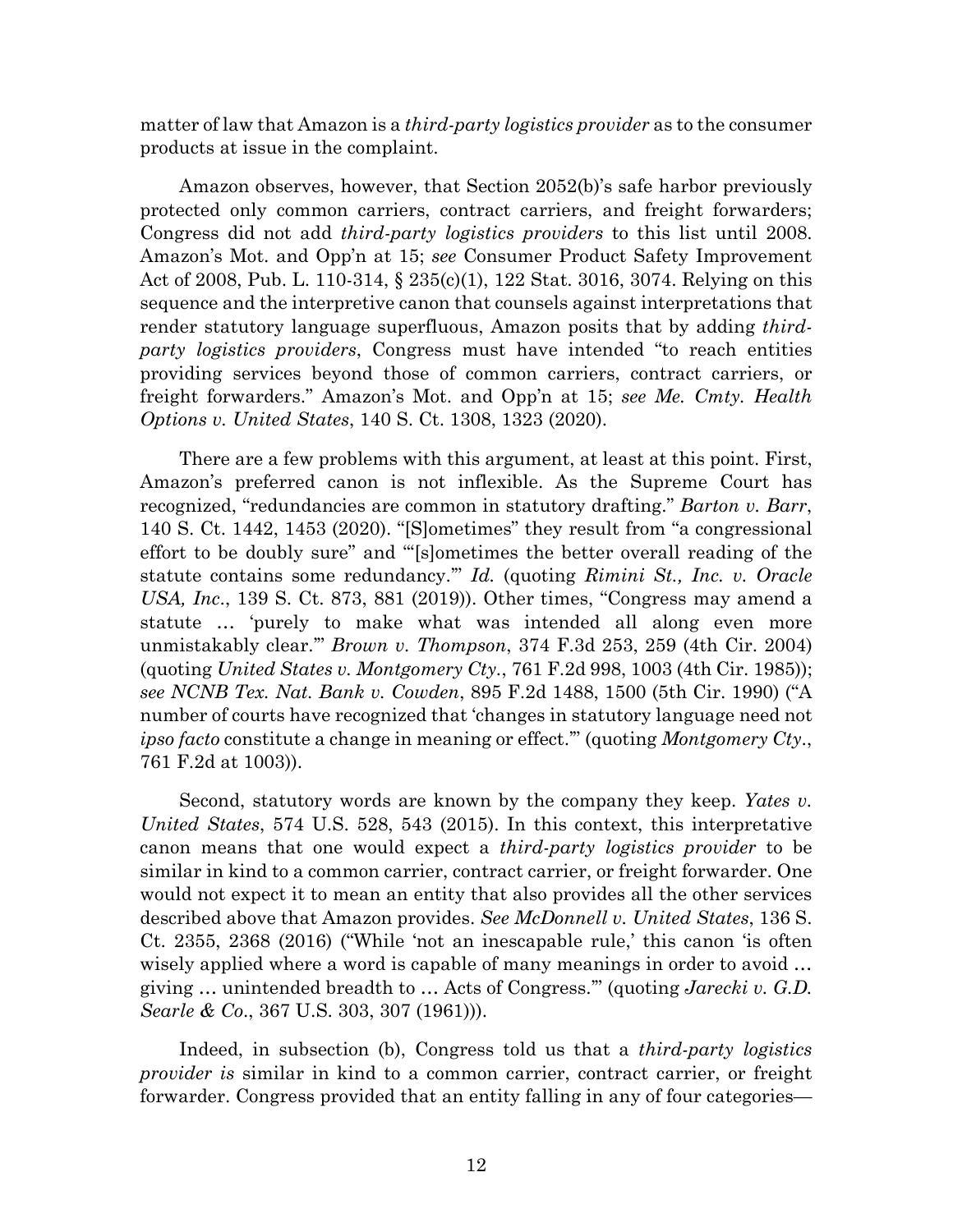a common carrier, contract carrier, third-party logistics provider, or freight forwarder—would not become a manufacturer, distributor, or retailer "by reason of receiving or transporting a consumer product in the ordinary course of its business *as such a carrier or forwarder*." 15 U.S.C. § 2052(b) (emphasis added). The only possible antecedent for the word *such* is the group of four categories. Congress thus made clear that all four categories are made up of carriers or forwarders. And this means they are similar. Amazon's preferred canon must therefore give way.

Amazon asserts that "'solely' must be read in the context of the statutory provision, which addresses whether an entity is engaged in 'distribution.'" Amazon's Mot. and Opp'n at 20. It argues that in context,  $\S 2052(b)$  applies to "entities who engage in activities beyond receiving, holding, or transporting goods, but that do *not* constitute distribution within the meaning of the statute."15 *Id*. at 21. The main problem with this argument is that although Congress could have written the statute this way, it didn't do so. Amazon adds that

> *Without* the word "solely," a distributor could engage in activity that indisputably would be covered by the [Act], yet claim that reporting and recall obligations did not apply because it *also* engages in third-party logistics provider activities. The word "solely" prevents such an unintended result.

*Id*. Maybe this is so, but how this point helps Amazon is unclear. *With* the word *solely*, Congress made clear that a distributor who does more than receive, hold, or transport goods cannot qualify as a *third-party logistics provider*.

Amazon observes that it is widely recognized as providing third-party logistics services. Amazon's Mot. and Opp'n at 16. I have no reason to doubt this, but this recognition means neither that Amazon *only* provides those services nor that I should ignore the facts alleged in the complaint and

Amazon's Mot. and Opp'n. at 21.

 <sup>15</sup> In other words:

the only activity that would render the third-party logistics provider exception inapplicable is activity that (1) itself would qualify as "distribution," and (2) extends beyond solely receiving, holding, or otherwise transporting a consumer product in the ordinary course of business.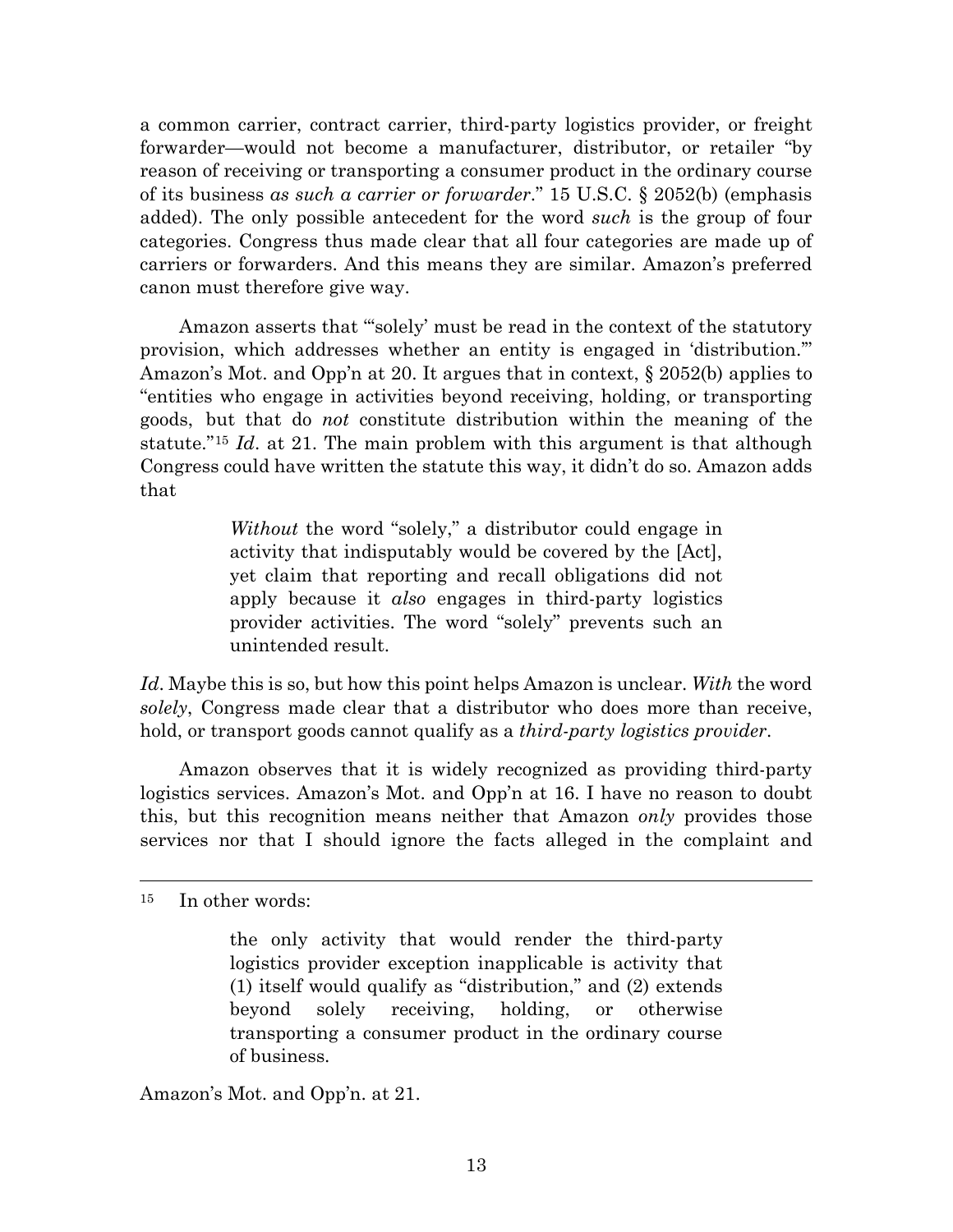established for purpose of Amazon's motion. Similarly, Amazon argues that the complaint "repeatedly refers to activities falling squarely within the scope of logistics services." *Id*. at 17; *see also id*. at 18. This is true, but the complaint does not allege those activities to the exclusion of others. Indeed, it alleges other activities, as well.

Amazon says Complaint Counsel's preferred interpretation renders superfluous the concluding phrase in Paragraph (16), "but who does not take title to the product." Amazon's Reply at 6. But this phrase qualifies the rest of Paragraph (16); entities that would otherwise qualify as third-party logistics providers will not qualify if they take title to a product. As the parties' briefing makes clear, it is possible to imagine circumstances in which entities described subsection (b) take title incident to performing the functions listed in Paragraph (16).

Given the above, Amazon has not carried its burden to show that it is not a *distributor* under the Act. It has thus not shown that the complaint should be dismissed.

# *4.1.3 Amazon's Administrative Procedure Act, due process, and retroactivity arguments are premature*

Amazon challenges the Commission's decision to choose adjudication over rulemaking on the question of whether Amazon meets the statutory definition of *distributor*. Amazon's Mot. and Opp'n at 25–28. Since at least the 1940s, the Supreme Court has recognized that administrative agencies have the discretion to choose between rulemaking and adjudication. *SEC v. Chenery (Chenery II)*, 332 U.S. 194, 201–03 (1947); *see* 5 U.S.C. §§ 553, 554; *NLRB v. Bell Aerospace Co. Div. of Textron*, 416 U.S. 267, 294–95 (1974). In particular, when dealing with issues "not previously ... confronted," agencies are not "forbidden from utilizing [a] particular proceeding for announcing and applying a new standard of conduct." *Chenery II,* 332 U.S. at 203. And the fact that an administrative adjudication "might have a retroactive effect" is of no moment. "Every case of first impression has a retroactive effect, whether the new principle is announced by a court or by an administrative agency." *Id*.; *see Bowen v. Georgetown Univ. Hosp*., 488 U.S. 204, 221 (1988) (Scalia, J.) (concurring) ("Adjudication *deals* with what the law was; rulemaking deals with what the law will be.").

Rulemaking is generally more appropriate when agencies confront "broad applications of more general principles rather than case-specific individual determinations." *Neustar, Inc. v. FCC*, 857 F.3d 886, 893 (D.C. Cir. 2017). But even under "[t]his maxim … an agency" has the discretion "to develop a body of regulatory law and policy either through case-by-case decisionmaking … or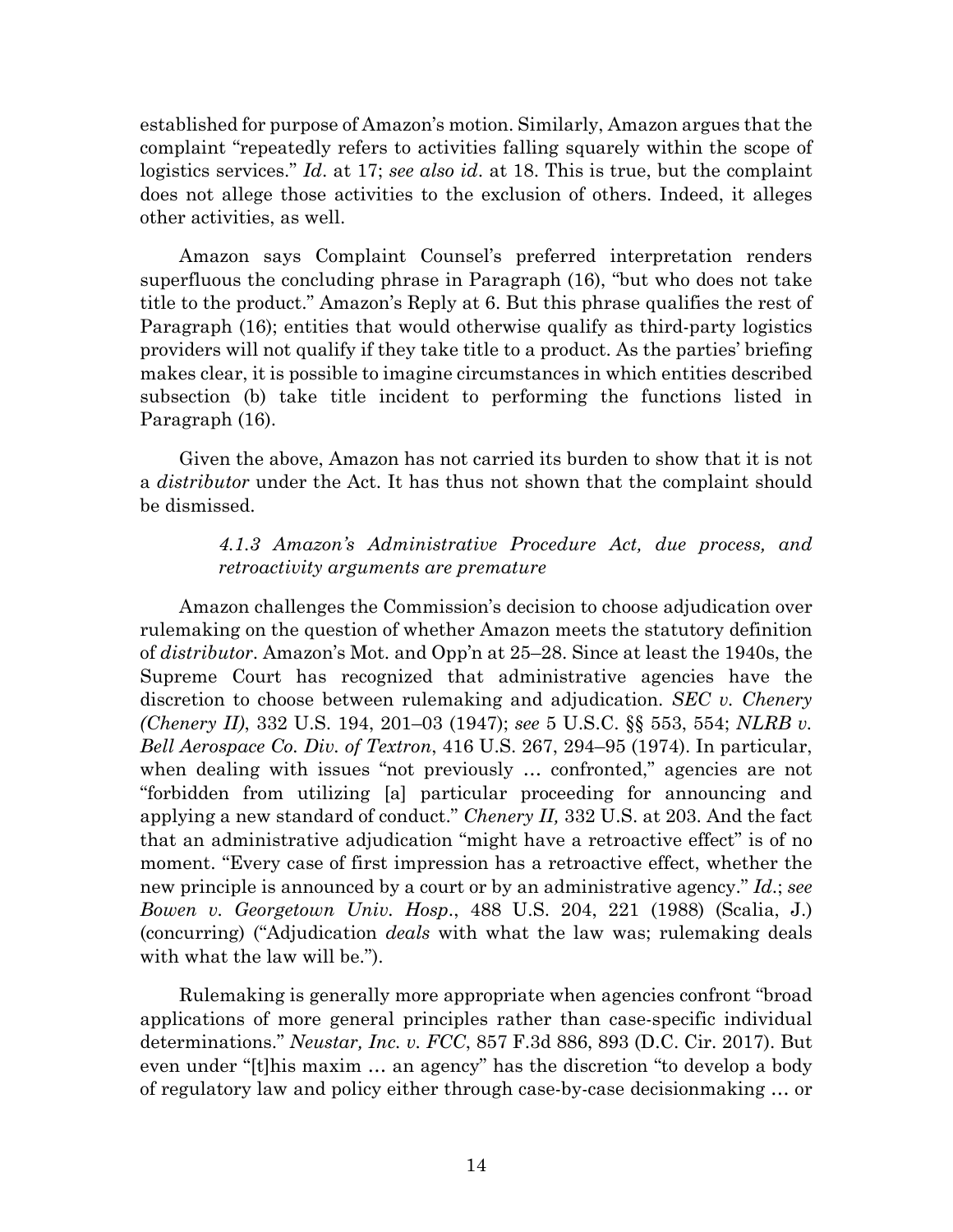through rulemaking." *Id*. (quoting *Am. Tel. & Tel. Co. v. FCC*, 978 F.2d 727, 731 (D.C. Cir. 1992)).

An administrative agency can abuse its discretion by proceeding through adjudication, however, if the agency simply uses the adjudicative process to avoid the requirements of notice-and-comment rulemaking. An agency thus abuses its discretion if its adjudicative order doesn't actually adjudicate a proceeding and instead uses a proceeding to make a "broad policy announcement" without setting forth "adjudicative facts having any particularized relevance to the" parties. *First Bancorporation v. Bd. of Governors of the Fed. Reserve Sys*., 728 F.2d 434, 438 (10th Cir. 1984); *see Aqua Prods., Inc. v. Matal*, 872 F.3d 1290, 1339 (Fed. Cir. 2017) (en banc) (Reyna, J., concurring) ("This is particularly true in this case because the rule articulated … contains no adjudicative facts specifically relevant to the circumstances of the petitioner or patent owner"). The basis for this sort of challenge to agency action, however, cannot arise until the agency issues a final decision in which it fails to adjudicate the matter before it.

With these principles in mind, Amazon argues that "Complaint Counsel's attempt to use" the Commission's adjudicatory authority "to expand the [Act's] definition of 'distributor' and vitiate the … 'third-party logistics provider' exception violates the [Administrative Procedure Act]." Amazon's Mot. and Opp'n at 25. It adds that because the Commission has issued no guidance or regulations about the "terms 'distributor' and 'third-party logistics provider' as applied to e-commerce websites," the Administrative Procedure Act "bars Complaint Counsel from proceeding by adjudication to regulate online logistics providers as 'distributors.'" *Id*.

According to Amazon, the Commission is prohibited from expanding the reach of the Act through "a novel interpretation announced [through] adjudication." *Id*. at 27. It claims that "[r]ulemaking and policy reform by adjudication also violates the Due Process Clause," noting that it is a "'fundamental principle … that laws which regulate persons or entities must give fair notice of conduct that is forbidden or required.'" *Id*. (quoting *FCC v. Fox Television Stations, Inc.*, 567 U.S. 239, 253 (2012)).

There are several problems with Amazon's arguments; most importantly they are premature. As noted, agencies enjoy discretion to decide whether to proceed through adjudication or rulemaking and have the authority to announce new standards through adjudication.16 But Amazon cites no case—

 <sup>16</sup> Complaint Counsel does not dispute that the Commission has authorized administrative law judges—who exercise delegated authority—to resolve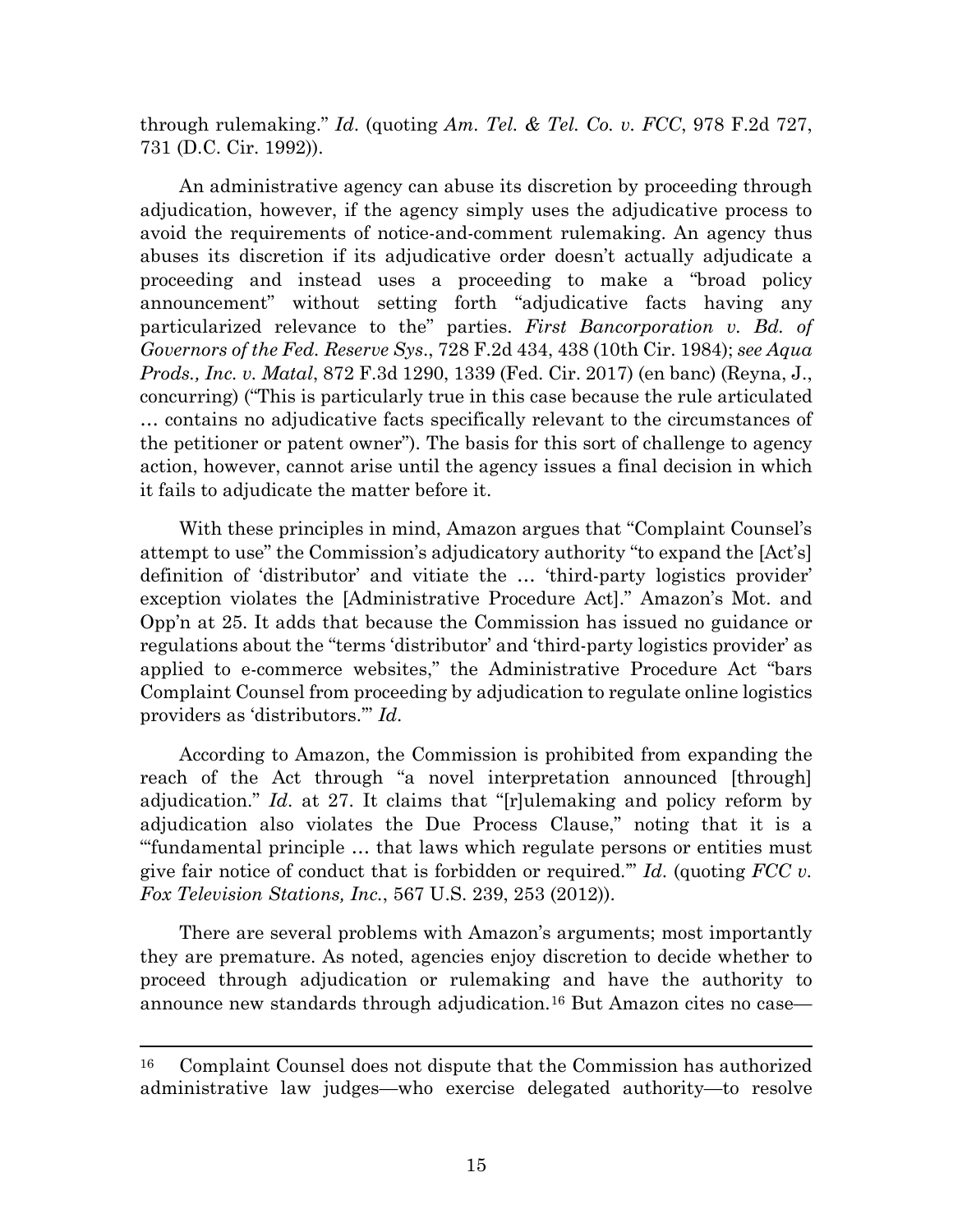and I'm aware of none—in which a court has held that an agency abused its discretion by *bringing* an administrative complaint.17 *See* Amazon's Mot. and Opp'n at 26 ("*The Complaint* aims to create new policy ….") (emphasis added). It also cites no case in which a court found an abuse of discretion based on arguments made by agency counsel rather than on pronouncements issued by the agency. *See id.* ("*Complaint Counsel* is attempting to significantly expand the scope of the CPSIA by adjudication.") (emphasis added). Instead, the cases involving an adjudication that Amazon cites involved a final agency decision.

Even putting this problem aside, Amazon has no way to predict how the Commission will rule.18 Its argument for dismissal based on what it anticipates might happen is not supported by the cases on which it relies. Necessarily, cases such as *First Bancorporation* and *Aqua Products*, in which courts found abuses of discretion when agencies failed to adjudicate cases before them, *see* Amazon's Mot. and Opp'n at 26–27, do not apply at this point.

Amazon relies on the Supreme Court's admonition that while regulated parties might be expected "to conform their conduct to an agency's [announced] interpretations … it is … another [thing] to require regulated parties to divine the agency's interpretations in advance or else be held liable when the agency announces its interpretations for the first time in an enforcement proceeding and demands deference." *Id*. at 27–28 (quoting *Christopher v. SmithKline Beecham Corp*., 567 U.S. 142, 158–59 (2012)). While I don't doubt this is true, *SmithKline* involved ambiguous agency regulations and an agency's uncertain interpretation of those regulations. No regulations, ambiguous or otherwise,

 $\overline{a}$ 

disputes about the Commission's decision to proceed through adjudication rather than rulemaking. So I will adjudicate Amazon's challenge.

<sup>17</sup> During oral argument, Amazon cited *CPSC v. Anaconda Co*., 593 F.2d 1314 (D.C. Cir. 1979), as case in which a court held that, before an agency issued a final order, it abused its discretion when it brought an administrative action. Tr. 107–08. But *Anaconda* didn't involve an agency adjudication. Rather, it involved an appeal from a district court's grant of summary judgment in an action brought by the Commission.

<sup>18</sup> Amazon notes Acting Chairman Adler's reluctance to approve the complaint in this case. That reluctance is not a basis to dismiss this proceeding. *Cf. Busse Broad. Corp. v. FCC*, 87 F.3d 1456, 1463 (D.C. Cir. 1996) (rejecting an abuse-of-discretion argument, which was based on the fact that "two Commissioners … advocated dealing with" an "issue through rulemaking").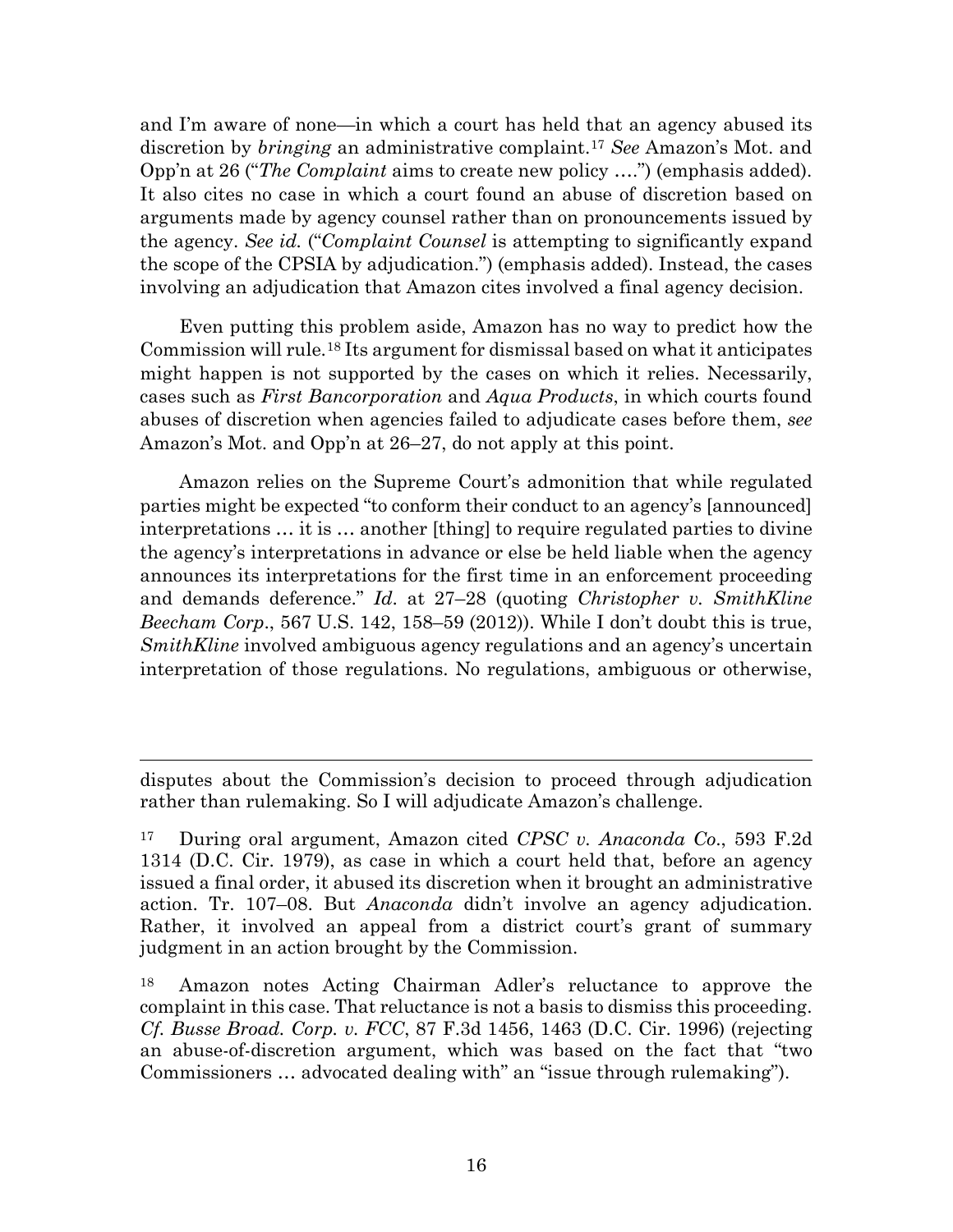are involved in this case.19 Nor will this proceeding involve an interpretation of anything but the Act. Any decision I reach on the merits will be based only on the Act. And basing a decision on the Act, even if the agency has not previously interpreted the provisions at issue, does not violate the Administrative Procedure Act or the Due Process Clause.20 *See Chenery II,* 332 U.S. at 203; *cf. Clark-Cowlitz Joint Operating Agency v. FERC*, 826 F.2d 1074, 1081 (D.C. Cir. 1987) (en banc) ("The general principle is that when as an incident of its adjudicatory function an agency interprets a statute, it may apply that new interpretation in the proceeding before it.").

Amazon points to *Retail, Wholesale & Dep't Store Union v. NLRB*, 466 F.2d 380, 390 (D.C. Cir. 1972), which discussed factors used to evaluate whether to permit retroactive application of administrative orders. Amazon's Mot. and Opp'n at 28–29. But because Amazon points to no Commission decision that changed course from a previous decision, *Retail, Wholesale* doesn't apply. Indeed, even if a type of retroactivity analysis could be applied to a complaint, unlike in *Retail, Wholesale*, "this *is* … a case of first, [not] of second impression." 466 F.2d at 390 (emphasis added).

Amazon also relies on *Ford Motor Co. v. FTC*, Amazon's Mot. and Opp'n at 27, in which a court held that an agency abused its discretion by promulgating a new rule through adjudicative proceedings, where the new rule changed a standard of substantive liability, making illegal an industry practice that had been considered lawful. 673 F.2d 1008, 1010 (9th Cir. 1981). In contrast, here there is no prior agency decision one way or the other. Unlike in

 <sup>19</sup> Amazon has not pointed to inconsistent past agency conduct. Amazon's reliance on *Doe v. Tenenbaum*, 127 F. Supp. 3d 426, 453–54 (D. Md. 2012), which involved the decision to publish a report, not the decision to adjudicate, is thus misplaced. Amazon's Mot. and Opp'n at 26. This case also does not involve published agency guidance that fails to provide notice of what the agency requires. *See United States v. Chrysler Corp*., 158 F.3d 1350, 1354 (D.C. Cir. 1998) ("Chrysler cannot be required to recall cars for noncompliance with Standard 210 if it had no notice of what [the agency] now says is required under the standard."); Amazon's Mot. and Opp'n at 28 (citing *Chrysler*).

 $20$  To the extent that Amazon argues that an agency cannot enforce a statute through adjudication without first promulgating regulations dealing with the issues that are the subject of the administrative enforcement action, I reject Amazon's argument because no case Amazon cites supports it. *See* Amazon's Mot. and Opp'n at 25.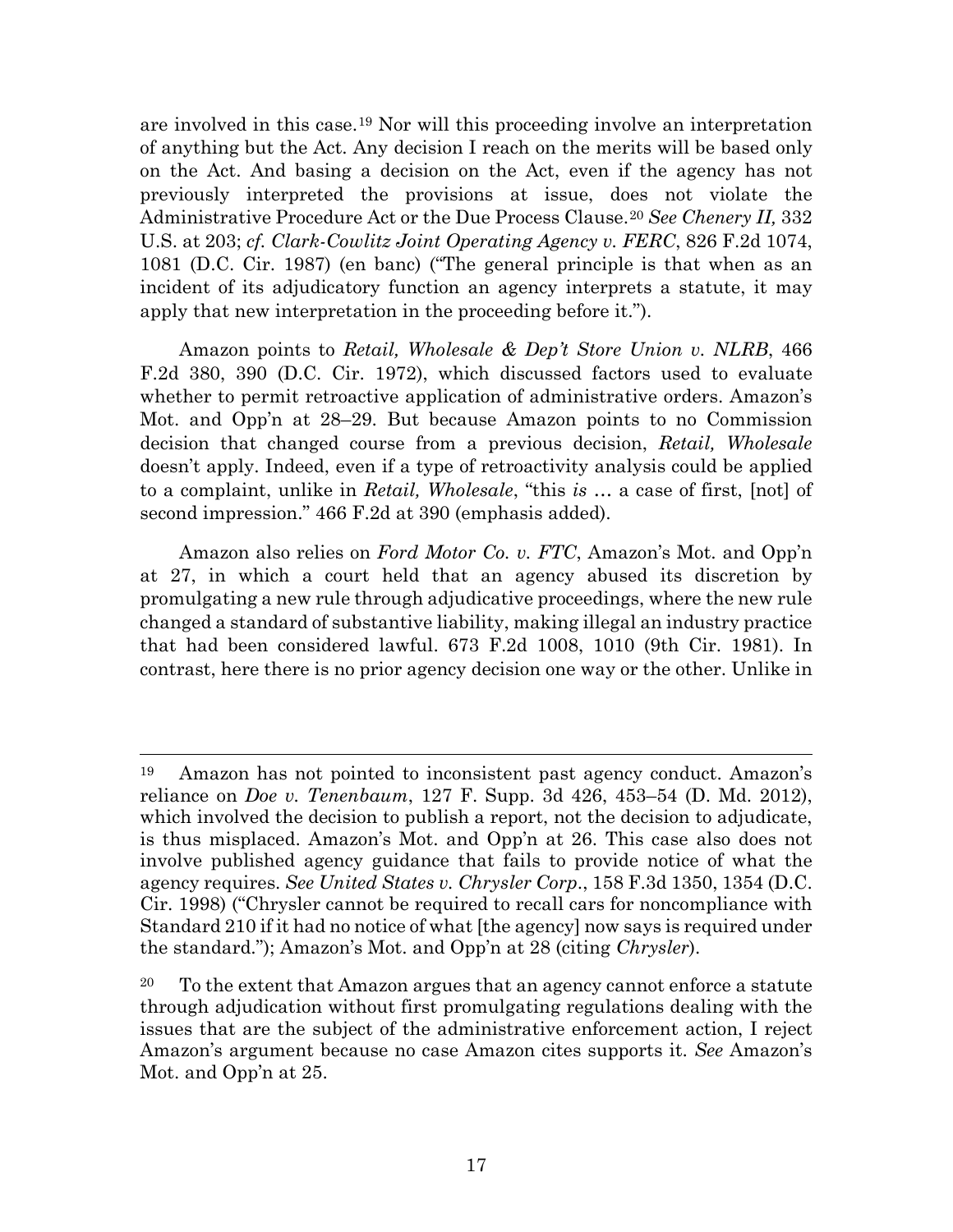*Ford*, Amazon has not relied on a previous agency interpretation that it was not subject to the Act; the Commission has never said that it isn't.<sup>21</sup>

Amazon also argues that the Commission "cannot impose its brand-new policy retroactively on Amazon's past conduct, relating to products that are not currently listed on Amazon.com." Amazon's Mot. and Opp'n at 28. This argument fails because Amazon cannot point to any order or rule that the Commission is trying to apply retroactively. Instead, Amazon's argument rests on the fact the Commission issued the complaint. But the complaint merely contains a set of allegations; it does not establish a rule or policy.

Additionally, the alleged actions that undergird the complaint occurred years after Congress placed the terms *distributor* and *third-party logistics provider* in the Act. *See* Complaint ¶¶ 25, 34, 43; *see also* Complaint ¶¶ 85 (alleging that Amazon distributed the sleepwear products), 90 (alleging that Amazon distributed the carbon monoxide detectors), 95 (alleging that Amazon distributed the hair dryers). Because the complaint's distribution allegations do not turn on any Commission rule or order interpreting these statutory terms, Amazon's liability will depend only on the meaning of those statutory terms. Since Congress defined those terms before Amazon allegedly distributed the products at issue, Amazon's retroactivity argument fails.

## *4.1.4 Contrary to Amazon's argument, the complaint is not moot*

The Act gives the Commission the authority to order manufacturers, distributors, and retailers to take certain remedial actions as to any product the Commission determines is or constitutes a *substantial product hazard*. 15 U.S.C. § 2064(c), (d). Relying on this authority, Complaint Counsel seeks seven

To the extent that Amazon argues that it has relied on the fact that the Commission has not previously enforced the Act against Amazon or entities like it, I reject Amazon's argument. Amazon has not asserted or shown affirmative misconduct, a prerequisite when asserting estoppel against the government—assuming estoppel can lie against the government. *See Tovar-Alvarez v. U.S. Attorney Gen*., 427 F.3d 1350, 1353–54 (11th Cir. 2005).

 <sup>21</sup> For similar reasons, Amazon cannot rely on *Pfaff v. HUD*, 88 F.3d 739 (9th Cir. 1996). Amazon's Mot. and Opp'n at 27; *see Pfaff*, 88 F.3d at 748 (holding that an agency abuses its discretion to proceed by adjudication "where the new standard, adopted by adjudication, departs radically from the agency's previous interpretation of the law, where the public has relied substantially and in good faith on the previous interpretation, where fines or damages are involved, and where the new standard is very broad and general in scope and prospective in application").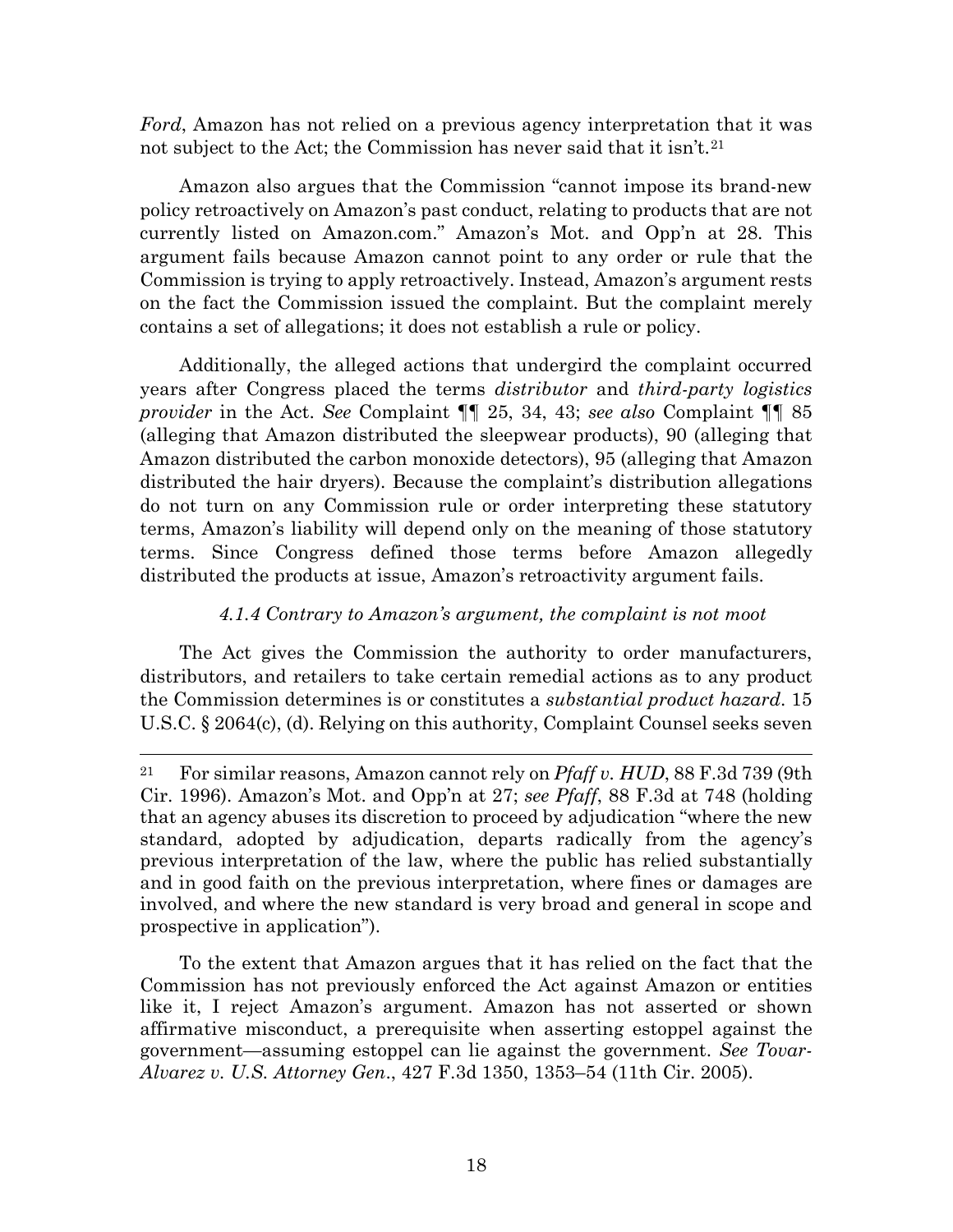categories of relief, the last five of which are remedial orders. <sup>22</sup> Complaint 18– 20.

Amazon challenges several of Complaint Counsel's remedial requests as moot. Before considering Amazon's argument, I must first consider whether the concept of mootness applies in this forum. Because mootness is an Article III concept, it does not necessarily apply to administrative-agency adjudications. *See RT Commc'ns, Inc. v. FCC*, 201 F.3d 1264, 1267 (10th Cir. 2000); *Tenn. Gas Pipeline Co. v. Federal Power Commission*, 606 F.2d 1373, 1379–80 (D.C. Cir. 1979). Administrative agencies retain "'substantial discretion' to decide whether to hear issues which might be precluded [in an Article III court] by mootness." *RT Commc'ns*, 201 F.3d at 1267. Administrative agency decisions are reviewed in federal courts, however, which cannot decide moot cases. And because federal courts must "vacate agency orders they decline to review on grounds of mootness," *Am. Family Life Assurance Co. of Columbus v. FCC*, 129 F.3d 625, 630 (D.C. Cir. 1997), the best course is to decline to adjudicate a moot case, even if Article III considerations do not govern agency adjudications. *See* § 13C Charles Alan Wright & Arthur R. Miller, Federal Practice and Procedure § 3533.10.3 (3d ed. Apr. 2021 update); *cf*. *RT Commc'ns*, 201 F.3d at 1267 (holding that when deciding whether to adjudicate a moot case, agencies should consider whether "judicial economy weigh in favor of present resolution").23

 $22$  I call the remedial requests request three through request seven. Request three, which includes three subparts, seeks an order to cease distribution of the subject and functionally identical products and issuance of Commission approved direct notices and a press release. Request four, which includes four subparts, seeks an order that Amazon "facilitate the return and destruction of the Subject Products," issue refunds, destroy products in Amazon's inventory, and provide two types of monthly progress reports about these matters. Request five seeks another type of monthly progress reports. Request six seeks an order prohibiting Amazon from distributing the subject products or their equivalents. And request seven seeks an order that Amazon "take other and further actions as the Commission deems necessary to protect the public health and safety and to comply with" two statutes.

<sup>23</sup> Amazon argues that mootness concepts apply in administrative proceedings. Amazon's Mot. and Opp'n at 30 & n.28. In opposing Amazon's motion, Complaint Counsel says nothing about whether mootness concepts apply or whether I have authority to decide whether its complaint is moot, instead arguing that the matter is not moot. Because mootness is not jurisdictional in the administrative agency context, parties can waive arguments about it. Here, Complaint Counsel has, by not arguing that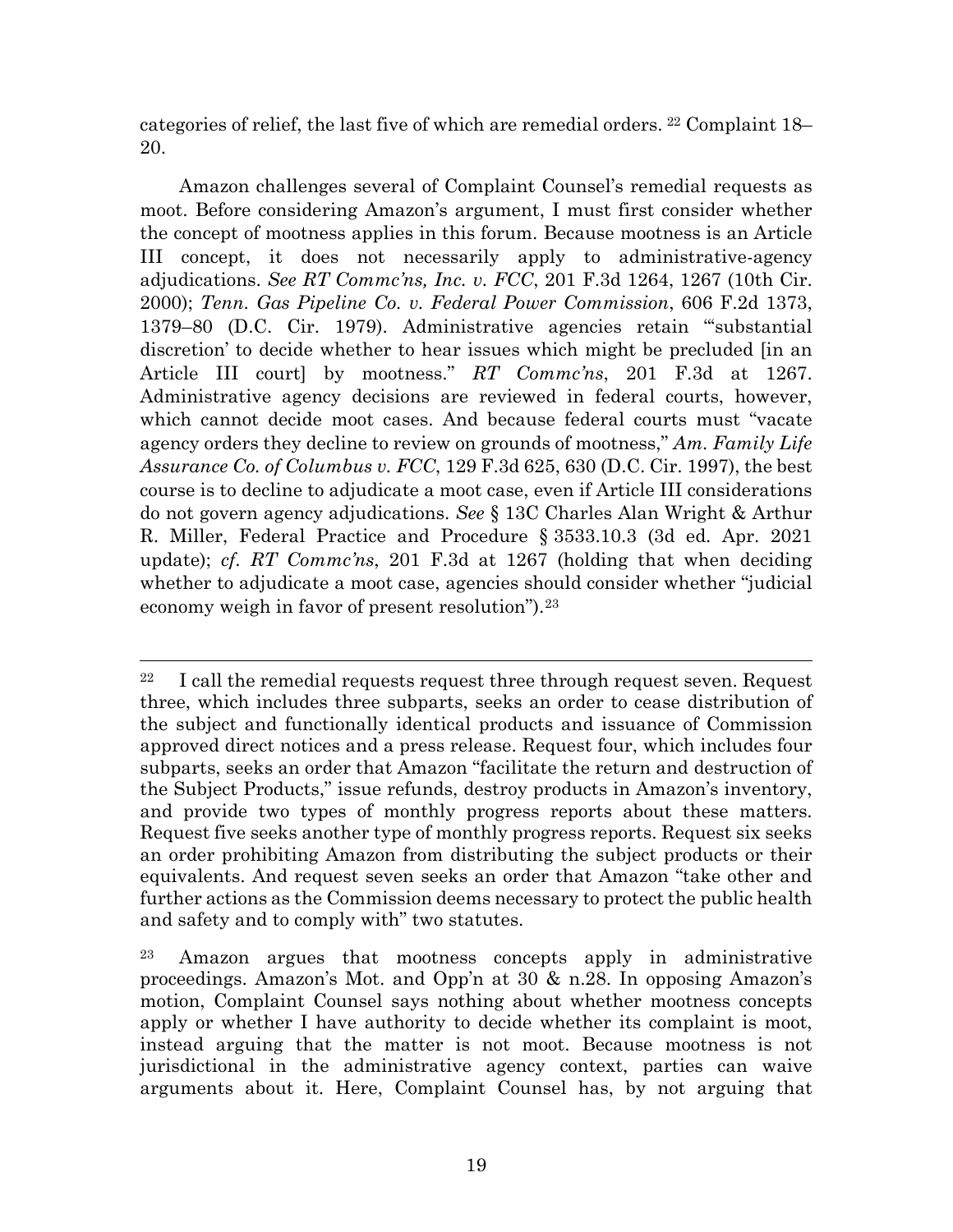The Supreme Court has explained that a "*case* becomes moot only when it is impossible for a court to grant 'any effectual relief whatever to the prevailing party.'" *Knox v. Serv. Emps. Int'l Union, Local 1000*, 567 U.S. 298, 307 (2012) (emphasis added) (quoting *Erie v. Pap's A.M*., 529 U.S. 277, 287 (2000)). As a result, if "the parties have a concrete interest, however small, in the outcome of the litigation, the case is not moot." *Id*. at 307–08 (quoting *Ellis v. Ry. Clerks*, 466 U.S. 435, 442 (1984)).

Amazon argues that discrete aspects of Complaint Counsel's remedial requests are moot. But if even a small part of a case is live, the *case* is not moot. *See id.* at 307–08. So even if Amazon carries its initial burden—assuming it has the burden—Complaint Counsel need only show that one of its remedial requests is live.

Amazon argues that Complaint Counsel fails to adequately allege that Amazon's direct notifications were inadequate "or that further notification is necessary to 'adequately protect the public from . . . substantial products hazards created by' the" products. Amazon's Reply at 22–24. But in paragraph 50, the complaint alleges that Amazon's "unilateral" actions, described in paragraphs 47 through 49, "are insufficient to remediate the hazards posed by the … [p]roducts and do not constitute a fully effectuated Section 15 mandatory corrective action ordered by the Commission." *See also* Complaint Counsel's Reply at 31–32 n.14 (arguing that the carbon monoxide notices were inadequate). And the Commission has the right to "specify the form and content of any notice" it "require[s] to be given" under Section 2064(c). *See* 15 U.S.C. § 2064(c) ("Any such order shall specify the form and content of any notice required to be given under such order."). The complaint makes plain that the Commission did not approve the notices Amazon issued and the complaint seeks to invoke the Commission's right to do so.<sup>24</sup> The complaint is thus not moot.

Although Amazon has not shown that the entire case is moot, Amazon's arguments raise issues about whether some of Complaint Counsel's remedial

mootness concepts do not apply or that I lack the authority to decide the issue, waived these arguments.

 $\overline{a}$ 

<sup>24</sup> In its reply, Amazon asserts that the Act "does not require companies to receive Commission approval before notifying consumers of a safety issue or furnishing a remedy." Amazon's Reply at 20. Complaint Counsel has not argued, however, that companies need Commission approval before notifying consumers about safety issues. Companies are free to notify consumers at any time. But if the Commission finds a company's notification inadequate, it may require the company to provide more notifications.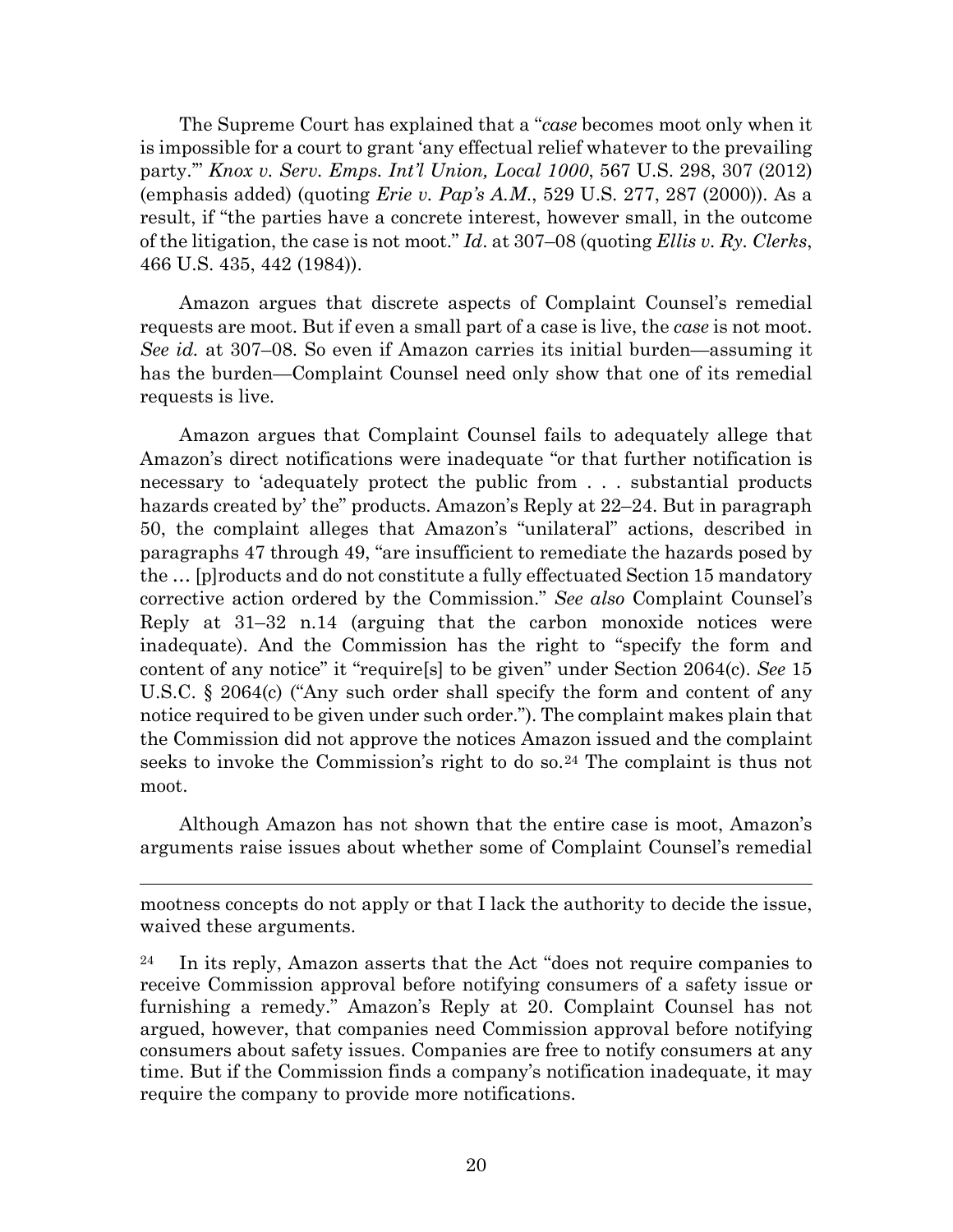requests are available. Complaint Counsel premises the need to order Amazon to provide refunds on the need to give customers an incentive to return the products so that they can be destroyed. Complaint Counsel's Reply at 32 n.15. As noted, however, Complaint Counsel concedes that Amazon has already given full refunds to all the affected customers. So Amazon can't be ordered to provide refunds. Given that refunds are the proposed incentive for returning products for destruction, destruction of products in consumers' possession is an end that cannot be achieved, at least not by the means Complaint Counsel proposes. Going forward, the parties should be prepared to discuss the consequences of the fact that Complaint Counsel tied destruction of products in consumers' possession to an event, providing full refunds, which has concededly already occurred.25

# *4.2 Complaint Counsel's motion for partial summary decision is granted*

# *4.2.1 Facts established for purposes of Complaint Counsel's motion for summary decision*

Solely for purposes of Complaint Counsel's motion for summary decision, the following material facts are undisputed.<sup>26</sup> Unless noted, these findings only apply to Amazon's activity under the Program. Amazon operates Amazon.com, "a website on which third-party sellers can list and sell consumer products." Complaint Counsel Statement ¶ 1. Through the Program, third-party sellers sell products on Amazon.com. Participation in the Program "is governed by a Business Services Agreement and other policies." *Id.* ¶ 5.

 <sup>25</sup> Amazon has not argued that the Commission lacks the power to order destruction of the subject products. *See* 15 U.S.C. § 2064(d) (listing remedial actions Commission can order). Because it has not argued otherwise, I have assumed for purposes of this order that the Commission has that power in an administrative proceeding. *Cf.* 15 U.S.C. § 2071 (injunctive enforcement and seizure); 16 C.F.R. § 1115.20(a)(1)(vi) (providing that a "subject firm" may agree, in a "corrective action plan," to dispose of *substantial product hazards* by destroying them).

<sup>26</sup> For purposes of Complaint Counsel's motion, I consider established any of Complaint Counsel's factual assertions that Amazon described as "undisputed" or any portion of a factual assertion that Amazon did not dispute. Along with responding to Complaint Counsel's statement, Amazon set forth its own statement of undisputed material facts. Because Complaint Counsel did not dispute Amazon's asserted facts, I also consider them established for purposes of this motion. I thus take the facts from Amazon's response to Complaint Counsel's statement of undisputed facts and Amazon's statement of undisputed material facts.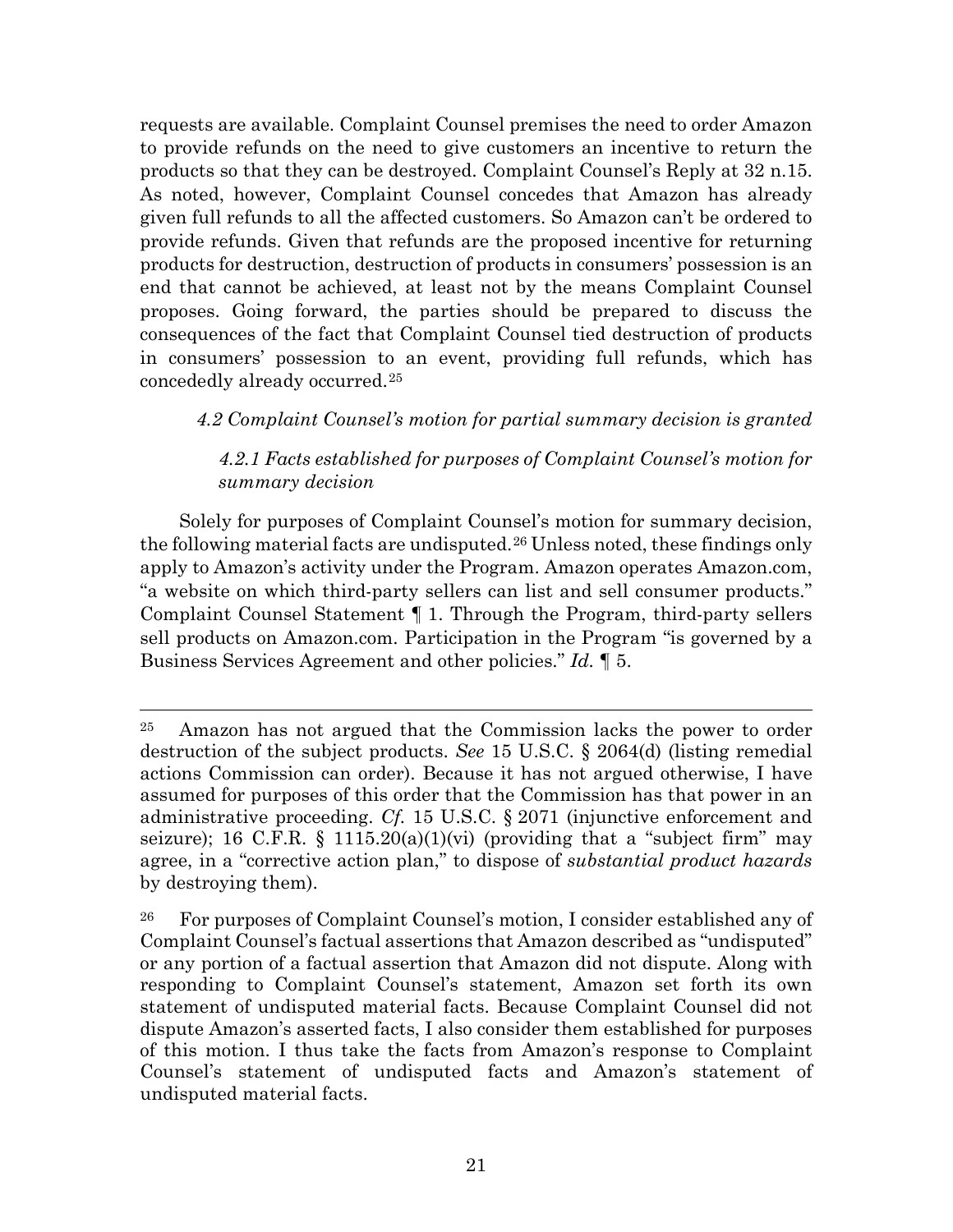A third-party seller does not send its products to customers who order products through Amazon.com. Instead, the third-party sellers send their products to Amazon. Amazon "stor[es] third-party sellers' products in Amazon fulfillment centers; us[es] technology to track, move, and ship products to customers; process[es] product returns; and deliver[s] or arrang[es] for delivery [of Program products] to customers." *Id.* ¶ 8. Under the Program's terms, thirdparty sellers retain title to their products while the products are in the Program. And Amazon does not manufacture, sell, or hold title to the products at issue in the Complaint. Instead, the Third-Party Sellers retain title to the products.

After Amazon "receiv[es] and stor[es] third-party sellers' products," it "fulfills orders placed by customers for products sold by third-party sellers on Amazon.com." *Id.* ¶ 11. When carrying out this fulfillment activity, Amazon may combine "multiple products ordered by a customer from different thirdparty sellers … in one shipment to that customer." *Id.* ¶ 12. Amazon provides round-the-clock customer service. Amazon promises its third-party sellers that "[i]f there are any issues, Amazon's top-rated customer service staff is standing by 24/7 to support all [Program] orders." *Id.* ¶ 14. It promises Program participants that it "will be responsible for all customer service issues relating to packaging, handling and shipment, and customer returns, refunds, and adjustments related to Amazon Fulfillment Units." *Id.* It also retains the authority to "determine whether a customer will receive a refund, adjustment or replacement for any Amazon Fulfillment Unit and … will require [Program participants] to reimburse" Amazon if it "determine[s]" that the participant is responsible under the Agreement for reimbursing it. *Id.*

Amazon "applies a Fair Pricing Policy to prices charged by third-party sellers using [the P]rogram." *Id.* ¶ 21. This policy permits "Amazon to take action against third-party sellers whose pricing practices may harm customer trust." *Id.* And this includes when a seller "set[s] a price … [on Amazon.com] that is significantly higher than recent prices offered on or off Amazon." *Id.*

Under the Program, a participating merchant must "promptly notify [Amazon] of any recalls or potential recalls, or safety alerts of any of [the merchant's] Products." Amazon's Response to Statement ¶ 22. Amazon retains the authority to end a merchant's participation in the Program if the merchant fails to follow this requirement. Amazon retains the "authority to 'refuse registration in [the Program] of any product," if the product is an "Excluded Product or … violates applicable Program Policies." *Id. ¶* 23 (internal quotation marks omitted).

If a third-party seller needs to communicate with a customer about the customer's order, the seller must do so exclusively through Amazon's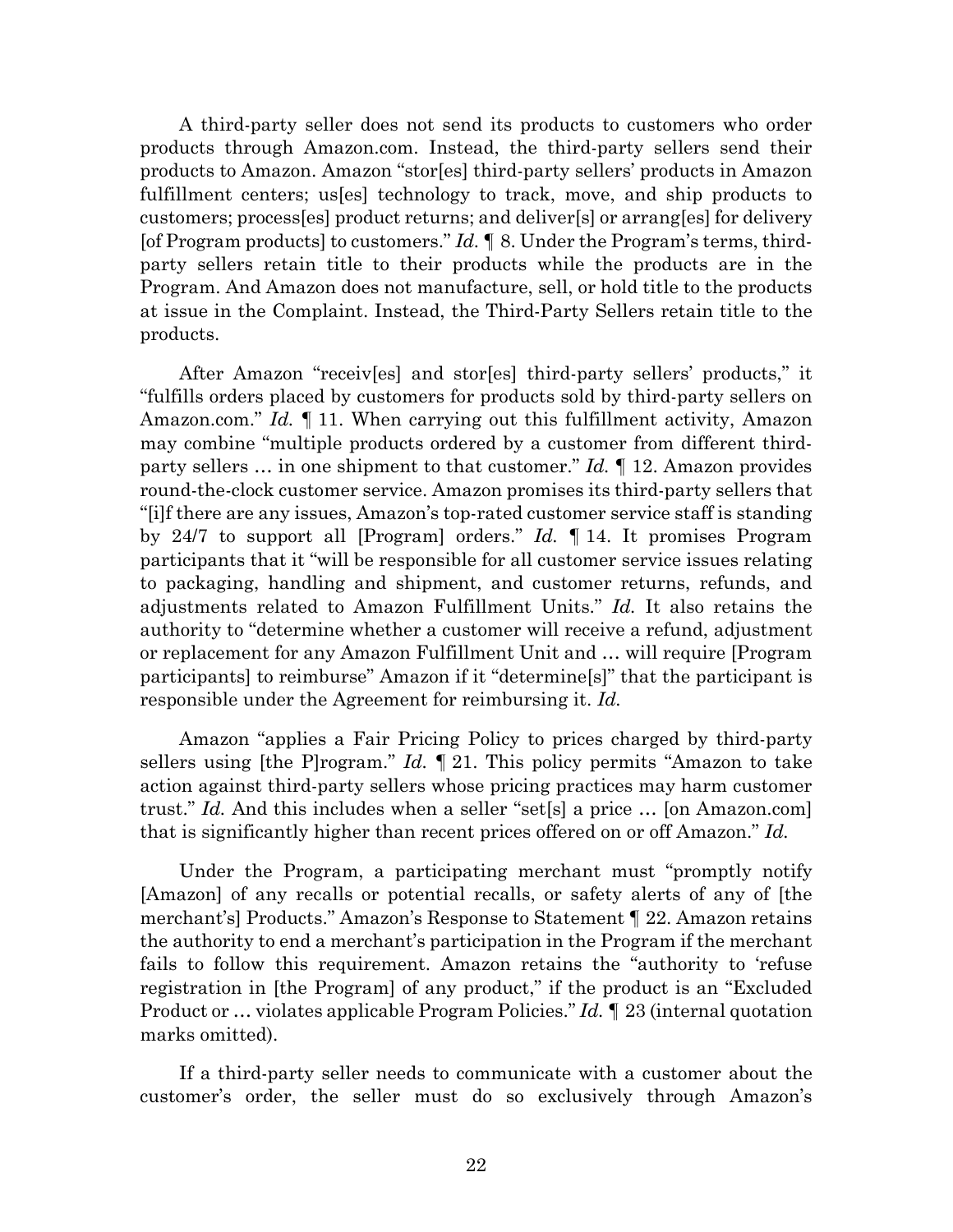platform.27 Some "customer returns of third-party sellers' goods are shipped to Amazon for processing, and thereafter may be returned to the third-party seller, handled by Amazon in accordance with the third-party seller's instructions, or transferred by the third-party seller to Amazon for later sale through the 'Amazon Warehouse' program." Complaint Counsel Statement ¶ 16.

Third-party sellers who participate in the Program pay Amazon for Program services, including storage of consumer products and delivery of products to customers. Amazon does not take title to consumer products under the Program. Fees Amazon charges Program participants include fulfillment fees, monthly inventory storage fees, long-term storage fees, removal order fees, returns processing fees, and unplanned service fees.

At times, Amazon "provide[s] certain labeling services to some third-party sellers for some products for which Amazon fulfills orders through the" program. *Id.* ¶ 9. As part of the Program, Amazon "generally maintains electronic records to track products, including products belonging to thirdparty sellers, at Amazon warehouses and facilities." *Id.* ¶ 10.

When Amazon processes customer payments, it "charg[es] the payment instrument designated in the customer's account, and remits … agreed-upon [funds] to the third-party seller minus … [Program] fees set forth in [its] contract" with the Program participant. *Id.* ¶ 20.

In response to Complaint Counsel's statement, Amazon states that the fact asserted in paragraph 15 of Complaint Counsel's Statement is "[d]isputed to the extent that [it] contravenes any of the" pages cited in Amazon's Seller Central. Amazon's Responsive Statement ¶15. Because I decline Amazon's invitation to root around its Seller Central web page to compare Complaint Counsel's statement with Amazon's Seller Central, I consider Complaint Counsel's statement undisputed.

 $27$  Complaint counsel asserted this fact in its statement of undisputed facts, citing Amazon.com's Seller Central web page. Complaint Counsel's Statement ¶ 15. During a prehearing conference, I explained that Amazon's opposition to the motion for summary decision must "include a separate document responding to Complaint Counsel's statement of material facts and [that] the responsive statement should address each numbered paragraph in Complaint Counsel's statement and include citations to evidence establishing the existence of a genuine question of material fact or agreeing that the asserted fact is undisputed." Prehearing Tr. at 19. I also warned "that any asserted fact that is not disputed will be deemed admitted." *Id*.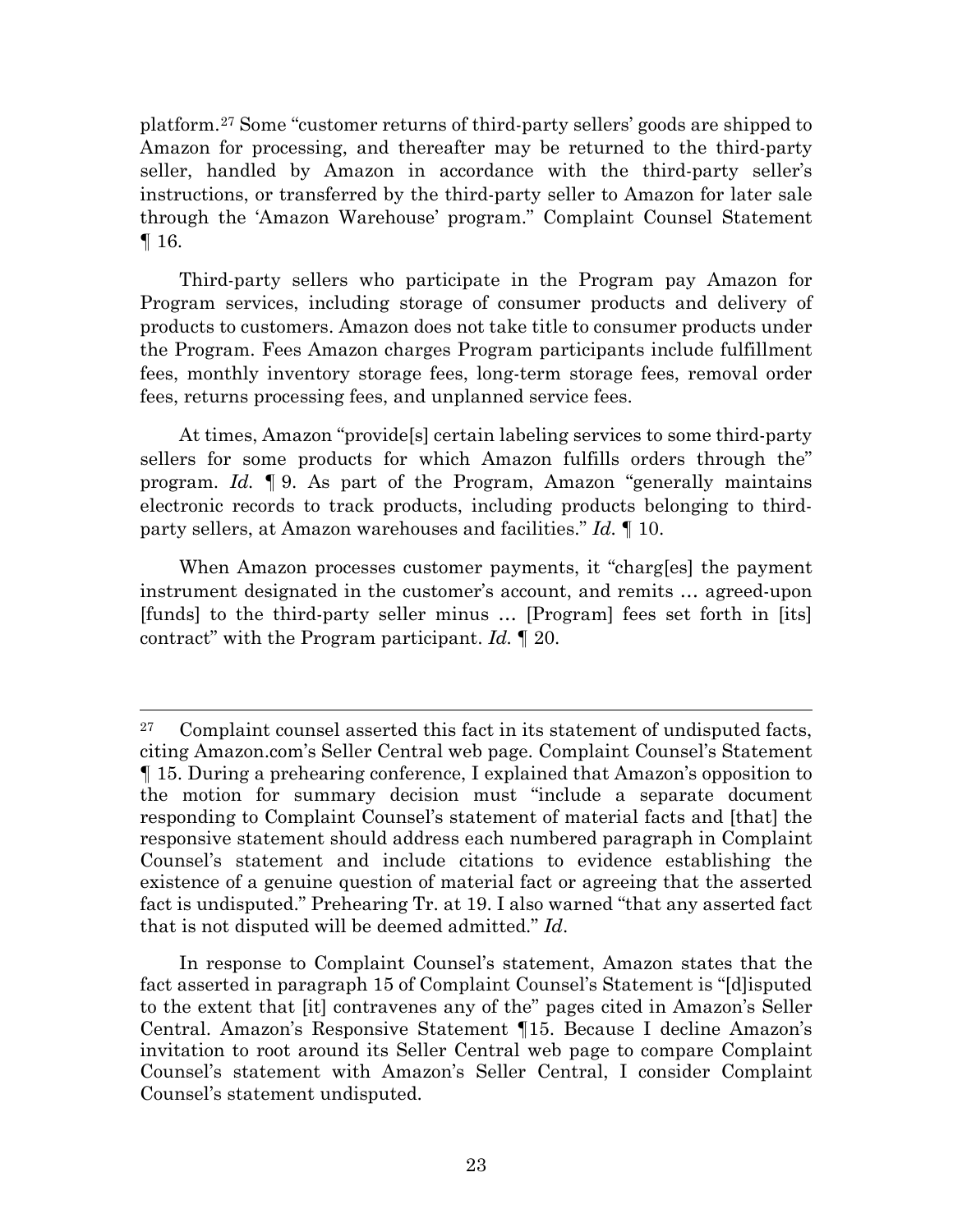A Commission analyst bought three of the smoke detectors at issue in the Complaint. The products were sold by a third party but "fulfilled by Amazon." Amazon confirmed the purchase by e-mail and processed payment for the purchase. About nine months later, the analyst received an e-mail from Amazon informing the analyst that Amazon had "learned of a potential safety issue that may impact your Amazon purchase(s)." *Id.* ¶ 31. The e-mail listed the order identifier of the carbon monoxide detectors and said that either the Commission or Amazon's "Product Safety team" had identified the product as "posing a risk of exposure to potentially dangerous levels of Carbon Monoxide" because of the potential failure of its alarm. *Id.* The e-mail stated that there was no need to return the product and informed the analyst that Amazon had applied a refund to the analyst's account.

The children's sleepwear garments, carbon monoxide detectors, and hair dryers, discussed above, are consumer products. With limited exceptions, they were sold by third-party sellers on Amazon.com and the orders for these products "were fulfilled by Amazon" through the Program. Amazon provided Program logistics services to the product's sellers "by picking, packing, shipping, and delivering the [products] to purchasers." Amazon's Statement ¶ 10. Amazon removed the subject products from Amazon.com after the Commission contacted Amazon about possible product safety or noncompliance issues with the products. The subject products are not currently listed or available for purchase on Amazon.com. Amazon applied a refund of each product's purchase price to the purchasers' accounts.

After learning about the products' safety issues, Amazon e-mailed a "direct consumer safety notification" to all the products' purchasers. *Id.* ¶ 19. The notifications "urge[d]" the purchasers to "stop using [the products] immediately and dispose of" them. *Id.* ¶ 21. They also included the request that, if the purchaser had purchased the product for another person, the purchaser immediately inform the other person and "let them know they should dispose of the item." *Id.* Each notification identified the safety risk relevant to the product the consumer purchased. In the e-mails, Amazon also explained that it had applied refunds to the purchasers' accounts.

### *4.2.2 Complaint Counsel is entitled to partial summary decision on the question of whether Amazon is a distributor*

Complaint Counsel moves for partial summary decision on whether Amazon is a *distributor*. In deciding Complaint Counsel's motion, I reference the statutory analysis discussed in adjudicating Amazon's motion to dismiss.

Just as with Amazon's motion, Complaint Counsel's motion hinges on the distinction between a *distributor* and a *third-party logistics provider*. And the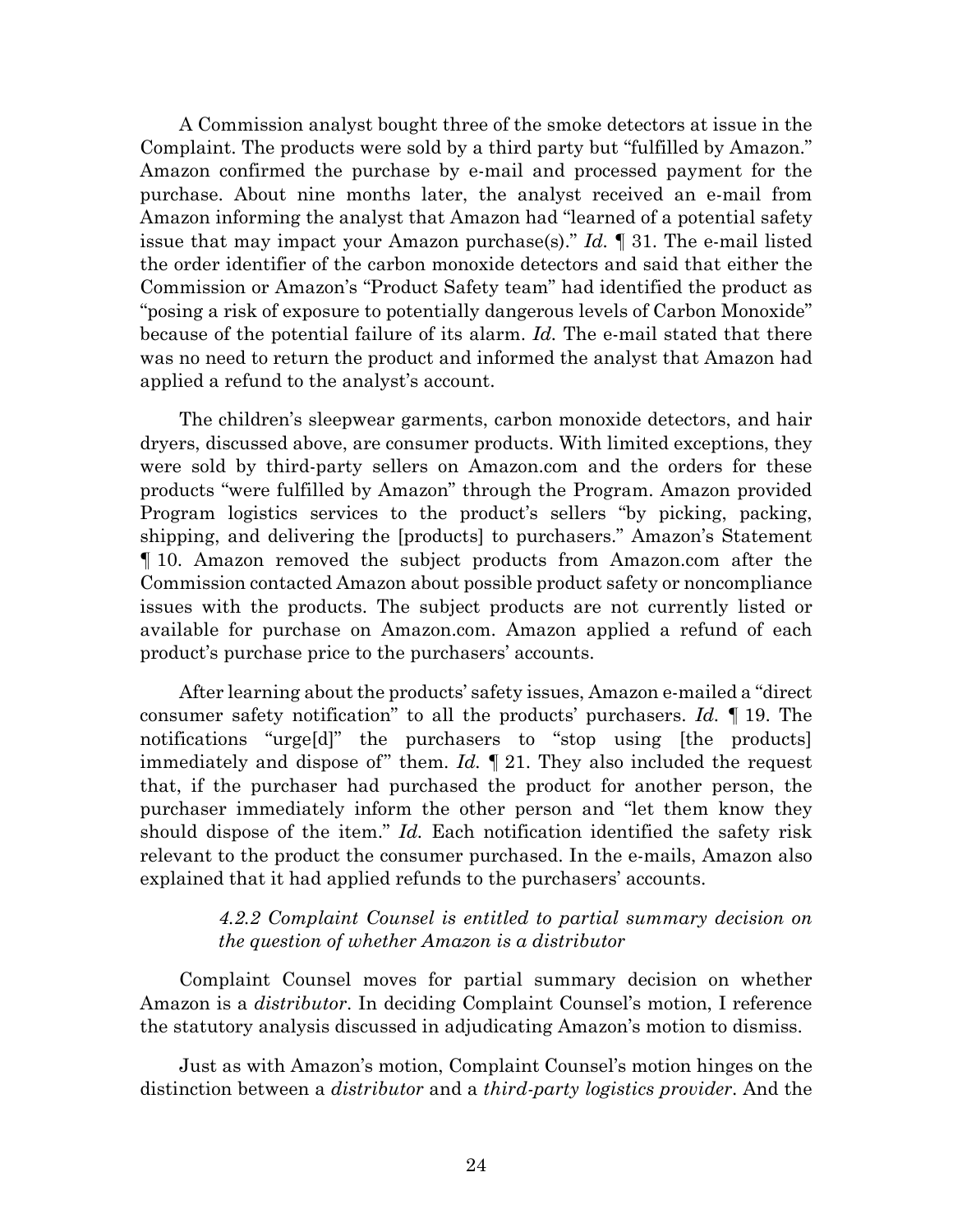language used by Congress is still the starting point for resolving the question. *See GTE Sylvania*, 447 U.S. at 108.

As noted, a *distributor* is a "person to whom a consumer product is delivered or sold for purposes of *distribution in commerce*." 15 U.S.C.  $\S 2052(a)(8)$ . The undisputed facts show that the consumer goods at issue were delivered to Amazon. In fact, that's part of how the Program works; the thirdparty sellers send their products to Amazon so that Amazon can store the products and then ship them to consumers. So the question is whether the third-party sellers delivered, or caused to be delivered, the products "for purposes of *distribution in commerce*." *See id*.

The phrase *distribution in commerce* can be broken down into five activities: "to" (1) "sell in commerce," (2) "introduce … for introduction into commerce, (3) "deliver for introduction into commerce," (4) "hold for sale … after introduction into commerce," *or* (5) "hold for … distribution after introduction into commerce." 15 U.S.C.  $\S$  2052(a)(7).<sup>28</sup> Because Paragraph (7) lists these activities in the disjunctive, using the word *or*, only one of the five must occur for Paragraph (7) to apply. *See Awad v. Gonzales*, 494 F.3d 723, 726 (8th Cir. 2007); *Fed. Compress & Warehouse Co. v. NLRB*, 398 F.2d 631, 634 (6th Cir. 1968). During oral argument, Amazon contended that an "introduction into commerce" occurs before Amazon receives the consumer goods sent from third-party sellers. Tr. 49–50. Accepting this contention, only the fourth and fifth activities are implicated. But both occur under the Program. *See* Tr. 50.

Again, under the Program, third-party sellers send their products to Amazon. Amazon stores the products until a consumer buys the product after the consumer sees it on Amazon.com and places an order. Once the consumer buys the product, Amazon ships it to the consumer. So Amazon holds the product while it waits for a consumer to purchase it. This meets the requirements of the fourth activity; it constitutes "hold[ing] for sale … after introduction into commerce." 15 U.S.C. § 2052(a)(7).

Alternatively, Amazon stores a product until a customer buys it after the consumer sees it on Amazon.com and then places an order. Once the consumer

 <sup>28</sup> As noted, Paragraph (7) says:

The terms "to distribute in commerce" and "distribution in commerce" mean to sell in commerce, to introduce or deliver for introduction into commerce, or to hold for sale or distribution after introduction into commerce.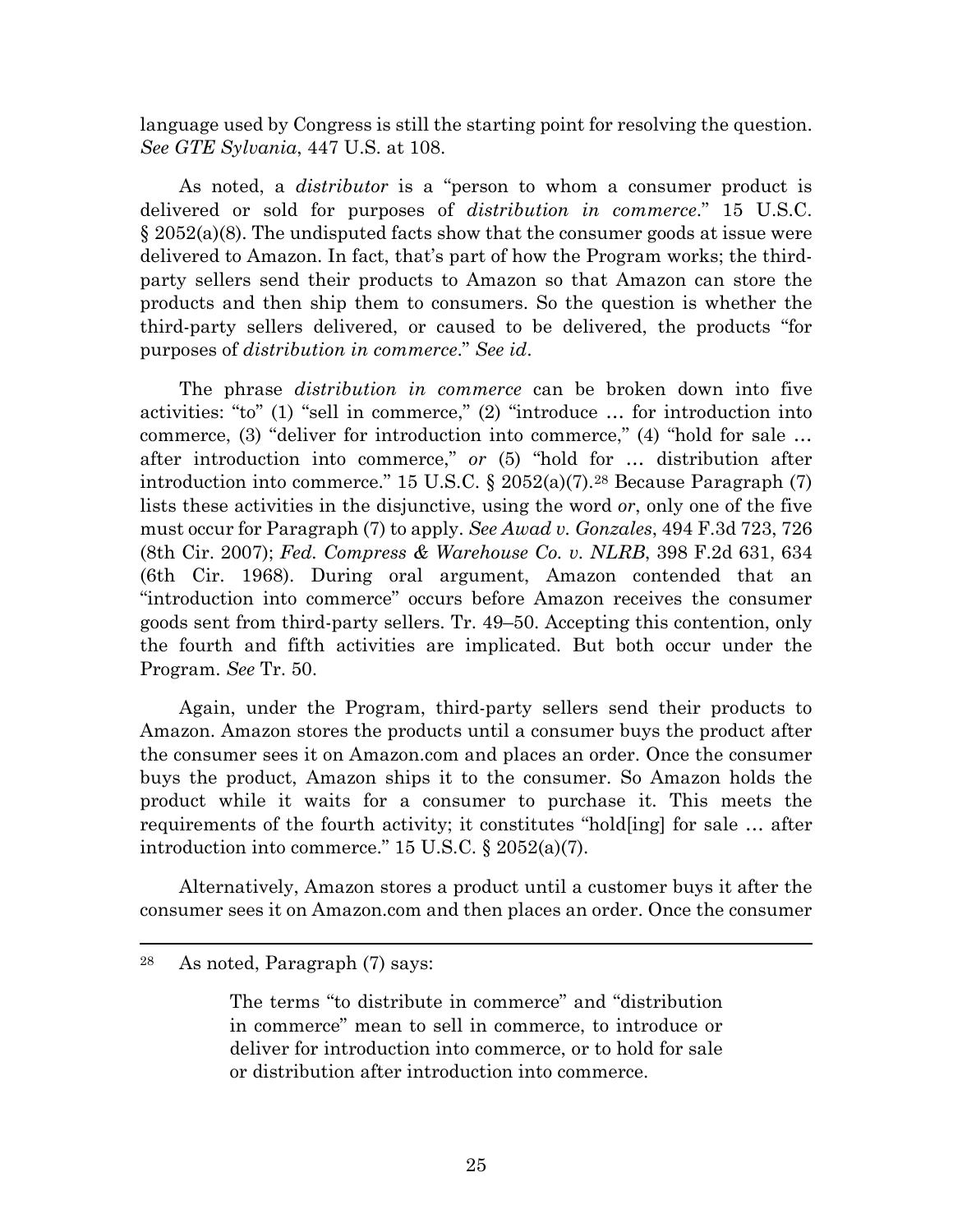places an order, Amazon "deliver[s] or arrang[es] for delivery [of a Program product] to [the] customer[]." Complaint Counsel Statement ¶ 8. So Amazon holds the product in anticipation of delivery. In other words, it holds for distribution. This meets the requirements of the fifth activity; it constitutes "hold[ing] for … distribution after introduction into commerce."29 15 U.S.C.  $§ 2052(a)(7).$ 

This brings us to the safe harbor and the term *third-party logistics provider*. I plowed much of this ground in deciding the motion to dismiss. In the context of Complaint Counsel's motion, however, the question is whether the undisputed facts show that Amazon is not a *third-party logistics provider*. In other words, do the undisputed facts show that Amazon is not an entity that "*solely* receives, holds, or otherwise transports a consumer product in the ordinary course of business but who does not take title to the product"? 15 U.S.C. § 2052(a)(16) (emphasis added).

Recall that in adjudicating Amazon's motion, I concluded that a thirdparty logistics provider must be able to perform some ancillary activities that don't conflict with the word *solely*. Ancillary activity closely related to receiving, holding, or transporting must logically be activities that a thirdparty logistics provider can perform. And Amazon performs several activities that, while strictly beyond merely receiving, holding, or transporting, are sufficiently closely related to those activities that they would not take Amazon out of the *third-party logistics provider* safe harbor.

But Amazon also engages in other activities that are more than ancillary to receiving, holding, or transporting consumer goods. The most important activity is the one that brings customers and third-party sellers together in the first place: Amazon's operation of "a website on which third-party sellers can list and sell consumer products." Complaint Counsel Statement ¶ 1.

Amazon also provides round-the-clock customer service. While customer service related simply to receiving, holding, and transporting consumer goods might not take Amazon out of the safe harbor, Amazon does much more. It processes refunds and adjustments. It retains the authority to decide what to do about a return. Amazon has unilateral authority to decide "whether a customer will receive a refund, adjustment[,] or replacement." *Id.* ¶ 14. And it can "require [a Program participant] to reimburse" it if it decides that the participant has to do so. *Id.*

 <sup>29</sup> For the reasons discussed in deciding Amazon's motion to dismiss, I reject Amazon's argument that ownership is a prerequisite to being a distributor.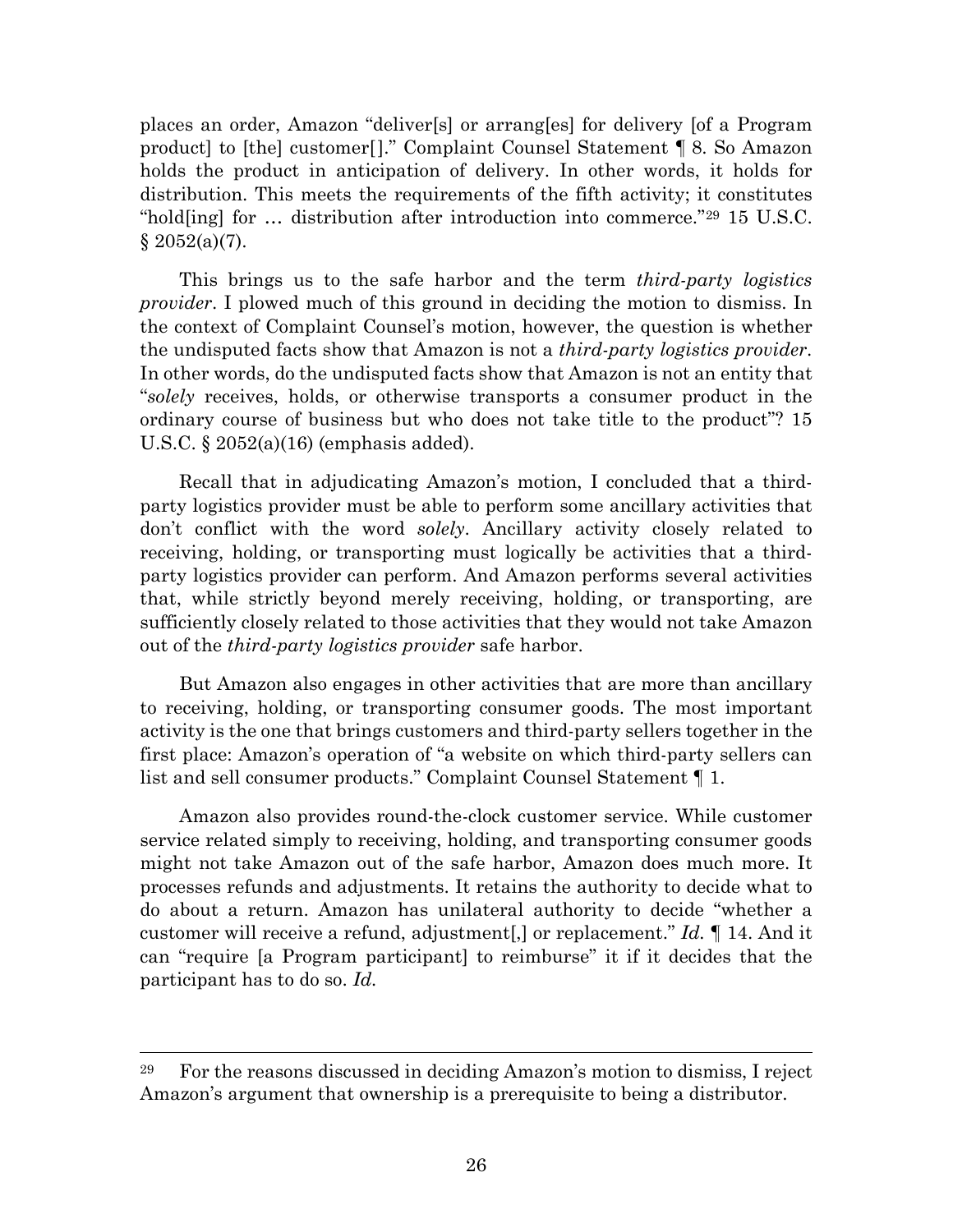Finally, Amazon "applies a Fair Pricing Policy to prices charged by thirdparty sellers using [the P]rogram." *Id. ¶* 21. Under this policy, Amazon can "take action against third-party sellers whose pricing practices may harm customer trust." *Id.* Violative practices include "setting a price … [on amazon.com] that is significantly higher than recent prices offered on or off Amazon." *Id.*

During the oral argument, Amazon argued that its return and refund activities merely constitute reverse logistics. Maybe this is so for some of its return and refund activities, but processing refunds and retaining unilateral authority to make the decisions above is more than just reverse logistics.

Also during oral argument, Amazon likened itself to the operator of a physical shopping mall. Tr. 78–79. Although this analogy has initial appeal, it does not hold up under closer scrutiny. While both a mall and Amazon.com provide a venue that brings customers and merchants together, that's where the comparison ends. Mall operators do not generally provide customer service as to products bought from stores in the mall. They also don't process returns or decide whether a customer will receive a refund, adjustment, or replacement. And because mall operators do not process returns, they cannot mandate reimbursements from stores.

Undisputed facts show that Amazon meets the statutory definition of the term *distributor* and does not fall within the terms of the safe harbor for *thirdparty logistics providers*. Complaint Counsel's partial motion for summary decision is granted.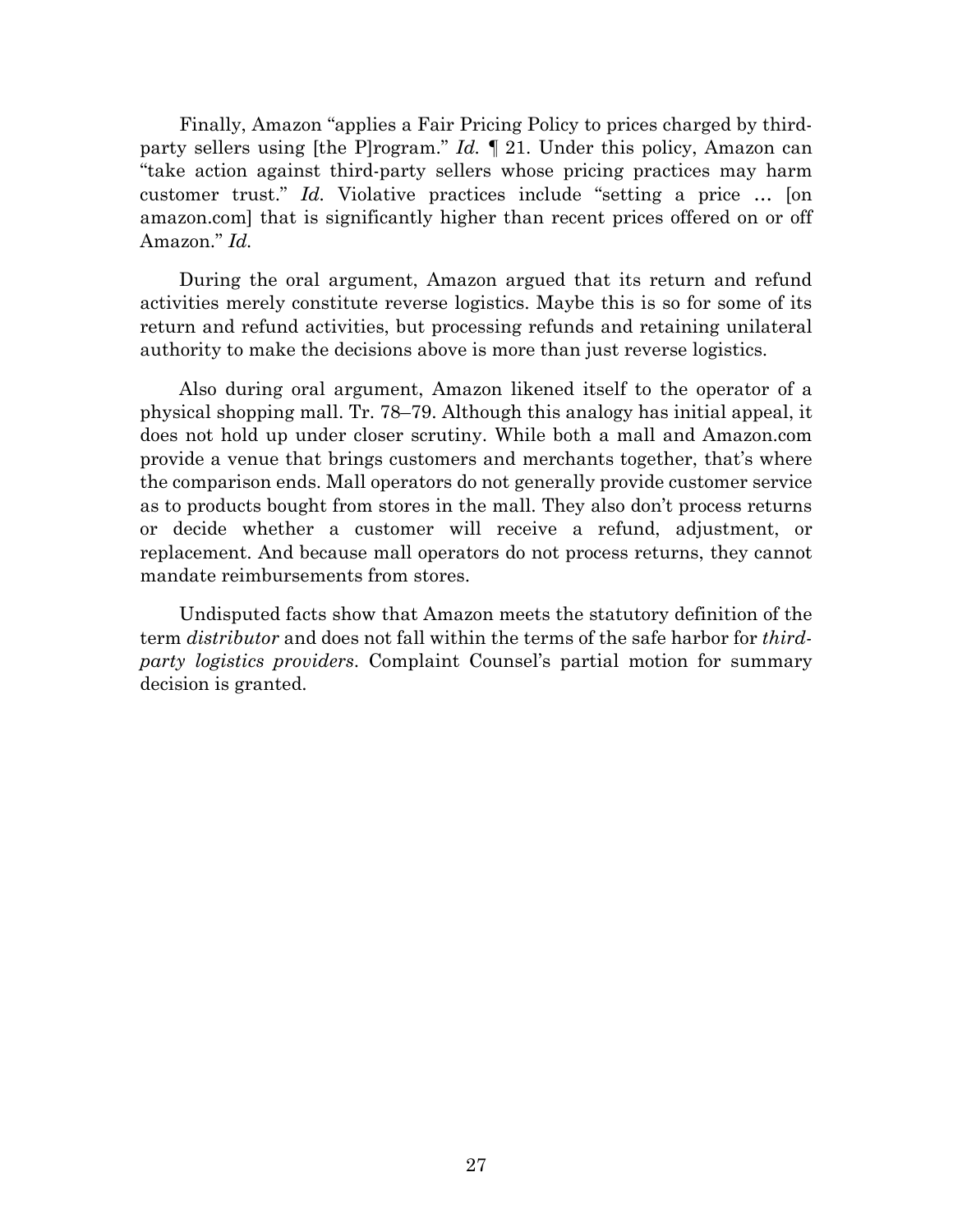# *5. Schedule*

I adopt the parties' proposed schedule. I will set a location for the hearing by later order after consultation with the parties.

| February 3, 2022: Deadline to file proposed confidentiality order.                                                            |
|-------------------------------------------------------------------------------------------------------------------------------|
| February 14, 2022: Deadline to serve party discovery requests.                                                                |
| Deadline to serve initial disclosures required by<br>Federal Rule of Civil Procedure 26(a).                                   |
| March 7, 2022: Deadline to file application for issuance of third-party<br>subpoenas pursuant to $16$ C.F.R. § $1025.38(c)$ . |
| April 29, 2022: Target date for substantial completion of document<br>productions.                                            |
| May 9, 2022: Deadline for principal expert disclosures.                                                                       |
| May 31, 2022: Deadline for expert rebuttal disclosures.                                                                       |
| June 21, 2022: Discovery cutoff.                                                                                              |
| July 18, 2022: Deadline to file motions for summary decision.                                                                 |
| August 8, 2022: Deadline to file oppositions to motions for summary<br>decision.                                              |
| August 29, 2022: Deadline to file replies in support of motions for<br>summary decision.                                      |

I will establish a hearing schedule following my order resolving any motions for summary decision. I expect to adhere to the following framework:

| 20 days following |                                                                                   |
|-------------------|-----------------------------------------------------------------------------------|
|                   | order on motions: Deadline to file prehearing evidentiary disclosures.            |
|                   | 30 days: Prehearing conference.                                                   |
|                   | 50 days: Deadline to file prehearing briefs pursuant to 16<br>C.F.R. $§$ 1025.22. |
|                   | 60 days: Hearing begins.                                                          |